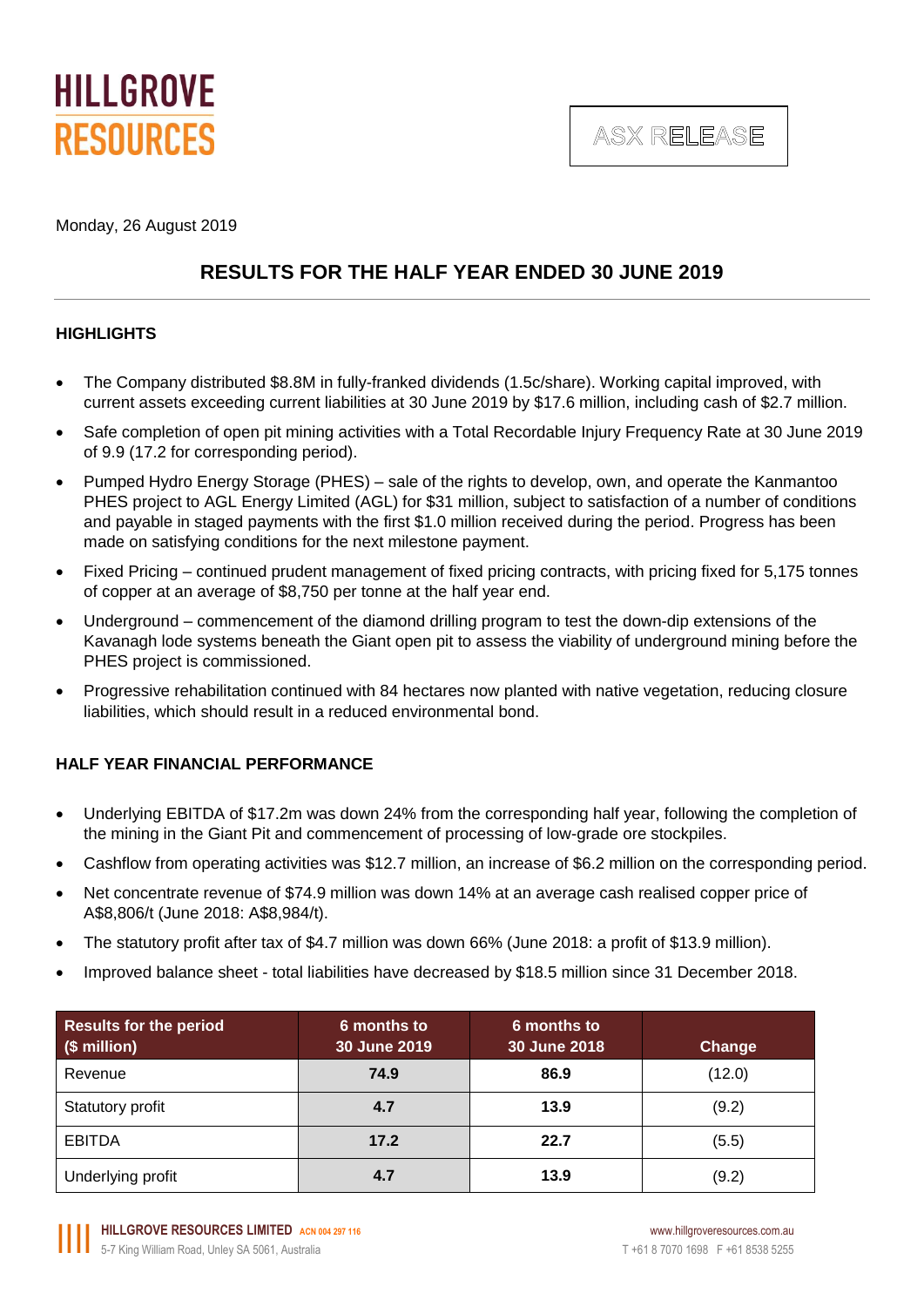### **OUTLOOK**

Looking forward, following the completion of mining and the associated reduction in operating costs, the focus will be on maximising the accumulation of cash from the treatment of the remaining low grade stockpiles with the majority of copper to be sold at fixed pricing. Processing is expected to continue until the first half of 2020.

Work will also continue on the PHES, assisting AGL to achieve the milestones for staged payments. The next \$4.0M will be payable by AGL on the completion of a number of conditions precedent relating to site environmental assessment, mining lease relinquishment, ground stability and execution of an early works agreement for the first fill. To date, three of the seven conditions have been satisfied with completion of the remaining conditions targeted in the December 2019 quarter.

Cash generation from processing of stockpiles together with pumped hydro proceeds should position the Company to make further returns to shareholders, and prudently consider growth opportunities.

A drilling programme is currently underway to assess the depth extensions of the orebody below the pit. This drill hole data is being used to design underground access to the orebody from the haul road into the 350m deep Giant Pit as a "quasi decline". Preliminary modelling indicates the potential for a viable underground operation for a relatively low capital investment. Drilling to prove up this target commenced in June. Hillgrove has also begun the associated studies required for the permitting process to ensure that underground mining has sufficient time to extract the ore prior to the commencement of the pumped hydro water filling program.

Negotiations continue with AGL regarding the interaction of the underground and pumped hydro to ensure that both projects can proceed without hindering one another.

In parallel, Hillgrove is employing low cost exploration techniques not used before in South East South Australia to establish this region as a highly prospective porphyry / IOCG (iron oxide copper gold) province. With a number of encouraging targets identified, Hillgrove is considering exploration funding options which may include the introduction of joint venture partners.

Previous guidance on 2018 copper and gold production, C1 cost, capital and exploration expenditure remains unchanged.

### **For more information contact:**

Mr Lachlan Wallace Mr Paul Kiley Tel: +61 8 7070 1698 Tel: +61 8 7070 1698

CEO & Managing Director **CEO & Company Secretary**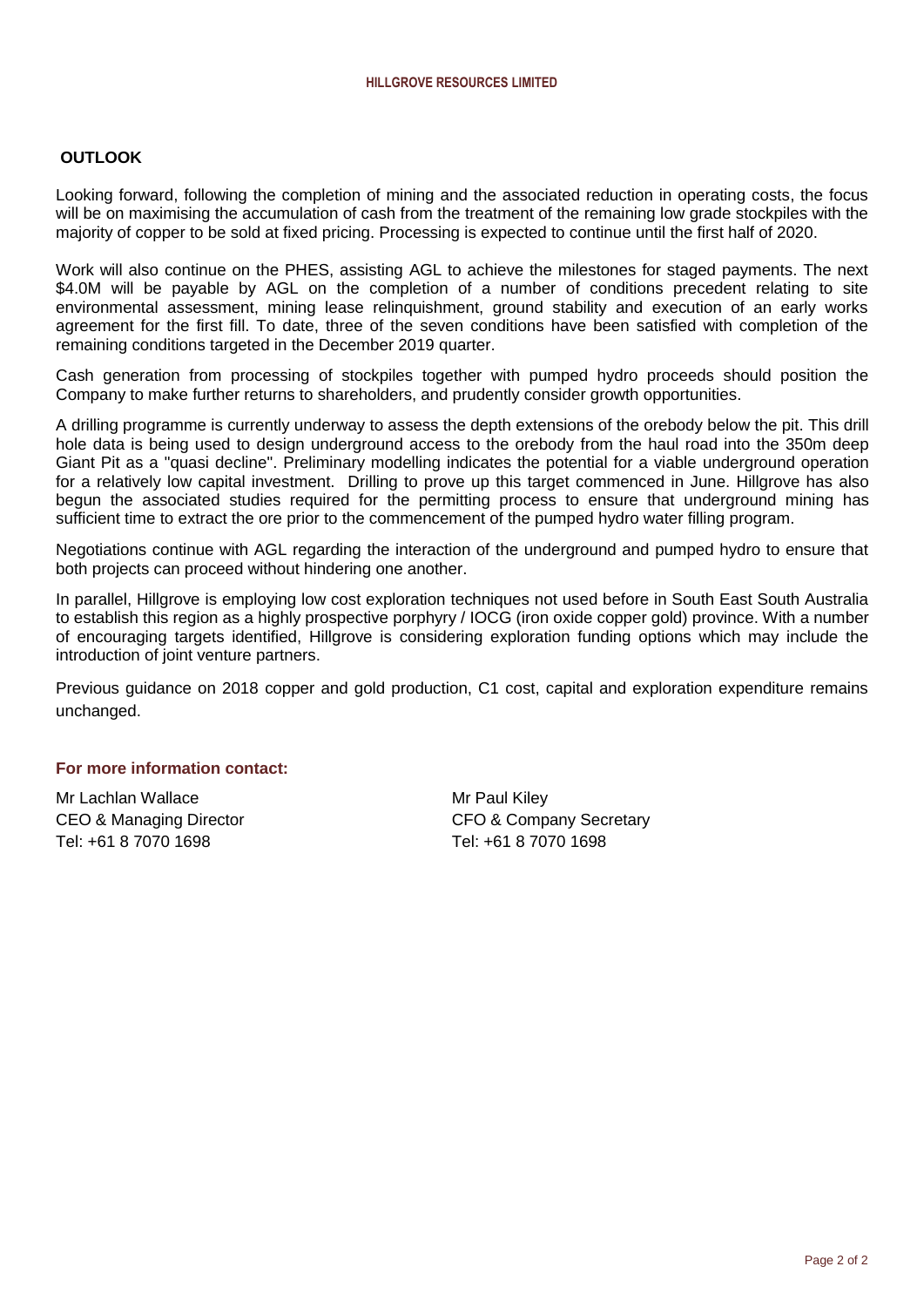### **Appendix 4D**

### **Interim Report**

### **Half year ended 30 June 2019**

| Name of entity                          | <b>Hillgrove Resources Limited</b> |
|-----------------------------------------|------------------------------------|
| <b>ABN</b>                              | 73 004 297 116                     |
| Half year ended                         | 30 June 2019                       |
| Previous corresponding reporting period | 30 June 2018                       |

#### **Results for announcement to the market**

| Revenue from ordinary activities                                                                       | down $14\%$ |     | to | \$74,969,000 |
|--------------------------------------------------------------------------------------------------------|-------------|-----|----|--------------|
| Profit from ordinary activities after tax attributable<br>to the owners of Hillgrove Resources Limited | down 66%    |     | to | \$4,747,000  |
| Profit for the period attributable to the owners of<br>Hillgrove Resources Limited                     | down        | 66% | to | \$4,747,000  |

#### **Dividends**

During the half year ended 30 June 2019 a dividend of 1.5 cents per share was paid to members on 28 June 2019. No dividend was paid or proposed in 2018.

### **Brief explanation of results**

A net profit after tax of \$4,747,000 is reported by the Group for the half year (30 June 2018: profit of \$13,913,000).

Refer to the directors' report, financial statements and supporting notes in the attached Interim Report for the half year ended 30 June 2019 for additional detail.

### **Statements**

The following statements are included in the attached Interim Report for the half year ended 30 June 2019:

- Consolidated statement of profit or loss and other comprehensive income
- Consolidated statement of financial position
- Consolidated statement of changes in equity
- Consolidated statement of cash flows.

#### **Dividend reinvestment plans**

There are no dividend reinvestment plans in operation.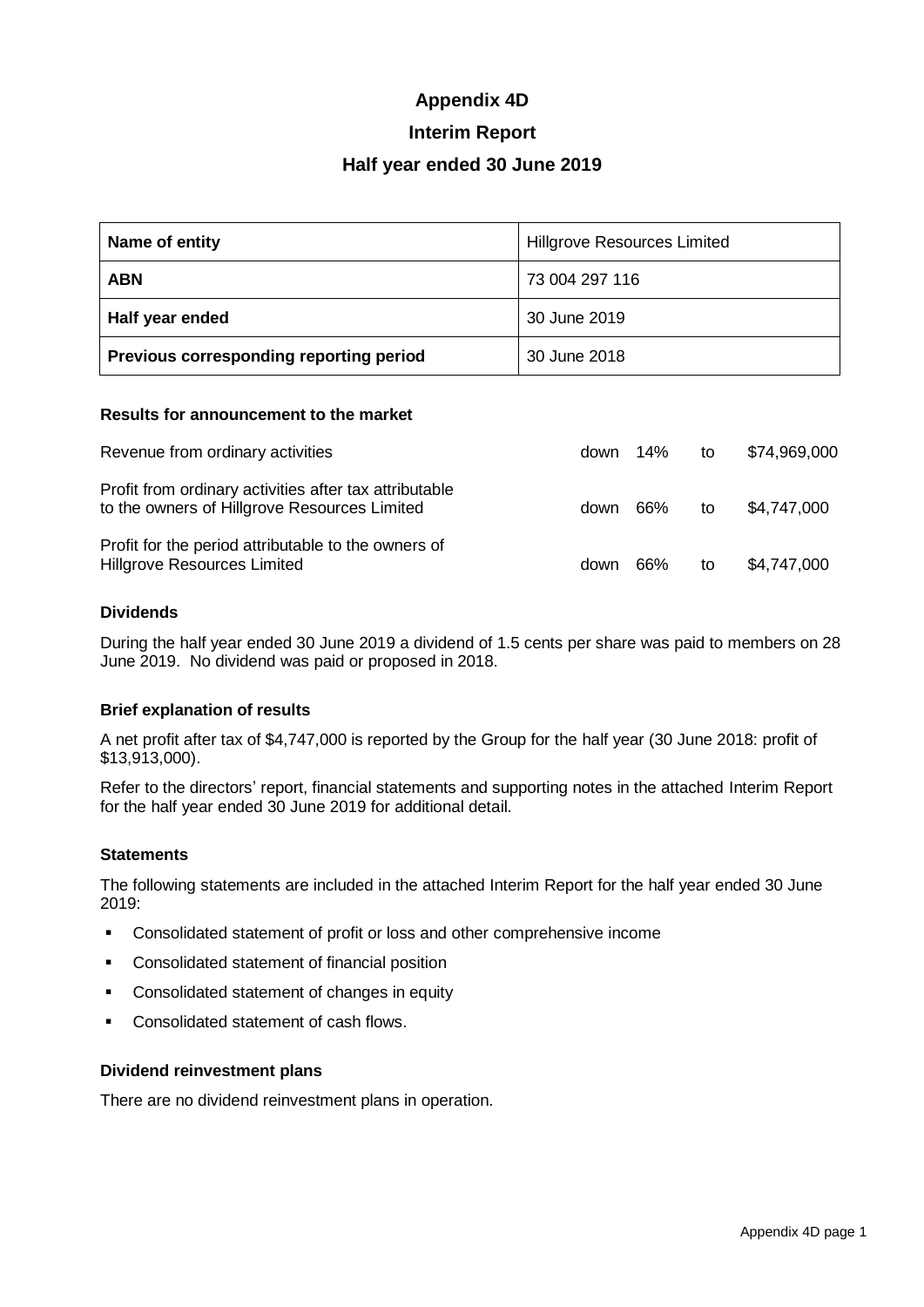### **Net tangible assets per security**

| NTA backing                                                     | <b>Current period</b> | <b>Previous period</b> |
|-----------------------------------------------------------------|-----------------------|------------------------|
|                                                                 | 30 June 2019          | 31 December 2018       |
| Net tangible asset backing per<br>ordinary security (undiluted) | 7.0 cents             | 7.7 cents              |

### **Control gained or lost during the period**

### **Control gained**

There were no transactions entered into by the Group during the half year ended 30 June 2019 that resulted in control being gained over any entities.

### **Control lost**

There were no transactions entered into by the Group during the half year ended 30 June 2019 that resulted in control being lost over any entities.

### **Subsidiaries**

The consolidated results incorporate the assets, liabilities and results of the following subsidiaries.

| Name of entity                       | <b>Country of</b><br>incorporation | <b>Class of</b><br><b>Share</b> | <b>Equity</b><br><b>Holding</b><br>2019 | <b>Equity</b><br><b>Holding</b><br>2018 |
|--------------------------------------|------------------------------------|---------------------------------|-----------------------------------------|-----------------------------------------|
| <b>Controlled entity</b>             |                                    |                                 | %                                       | %                                       |
| Hillgrove Copper Pty Ltd             | Australia                          | Ordinary                        | 100                                     | 100                                     |
| Hillgrove Copper Holdings Pty Ltd    | Australia                          | Ordinary                        | 100                                     | 100                                     |
| Hillgrove Exploration Pty Ltd        | Australia                          | Ordinary                        | 100                                     | 100                                     |
| Hillgrove Mining Pty Ltd             | Australia                          | Ordinary                        | 100                                     | 100                                     |
| <b>Hillgrove Operations Pty Ltd</b>  | Australia                          | Ordinary                        | 100                                     | 100                                     |
| Hillgrove Wheal Ellen Pty Ltd        | Australia                          | Ordinary                        | 100                                     | 100                                     |
| Kanmantoo Properties Pty Ltd         | Australia                          | Ordinary                        | 100                                     | 100                                     |
| Mt Torrens Properties Pty Ltd        | Australia                          | Ordinary                        | 100                                     | 100                                     |
| SA Mining Resources Pty Ltd          | Australia                          | Ordinary                        | 100                                     | 100                                     |
| Hillgrove Indonesia Pty Ltd          | Australia                          | Ordinary                        | 100                                     | 100                                     |
| Hillgrove Singapore Holdings Pte Ltd | Singapore                          | Ordinary                        | 80                                      | 80                                      |
| Hillgrove Singapore No 2 Pte Ltd     | Singapore                          | Ordinary                        | 80                                      | 80                                      |
| Hillgrove Singapore No 3 Pte Ltd     | Singapore                          | Ordinary                        | 100                                     | 100                                     |
| Hillgrove Singapore No 4 Pte Ltd     | Singapore                          | Ordinary                        | 100                                     | 100                                     |
| PT Akram Resources Pte Ltd           | Indonesia                          | Ordinary                        | 80                                      | 80                                      |
| PT Fathi Resources Pte Ltd           | Indonesia                          | Ordinary                        | 80                                      | 80                                      |
| PT Hillgrove Indonesia Pte Ltd       | Indonesia                          | Ordinary                        | 100                                     | 100                                     |

The proportion of ownership interest is equal to the proportion of voting power held.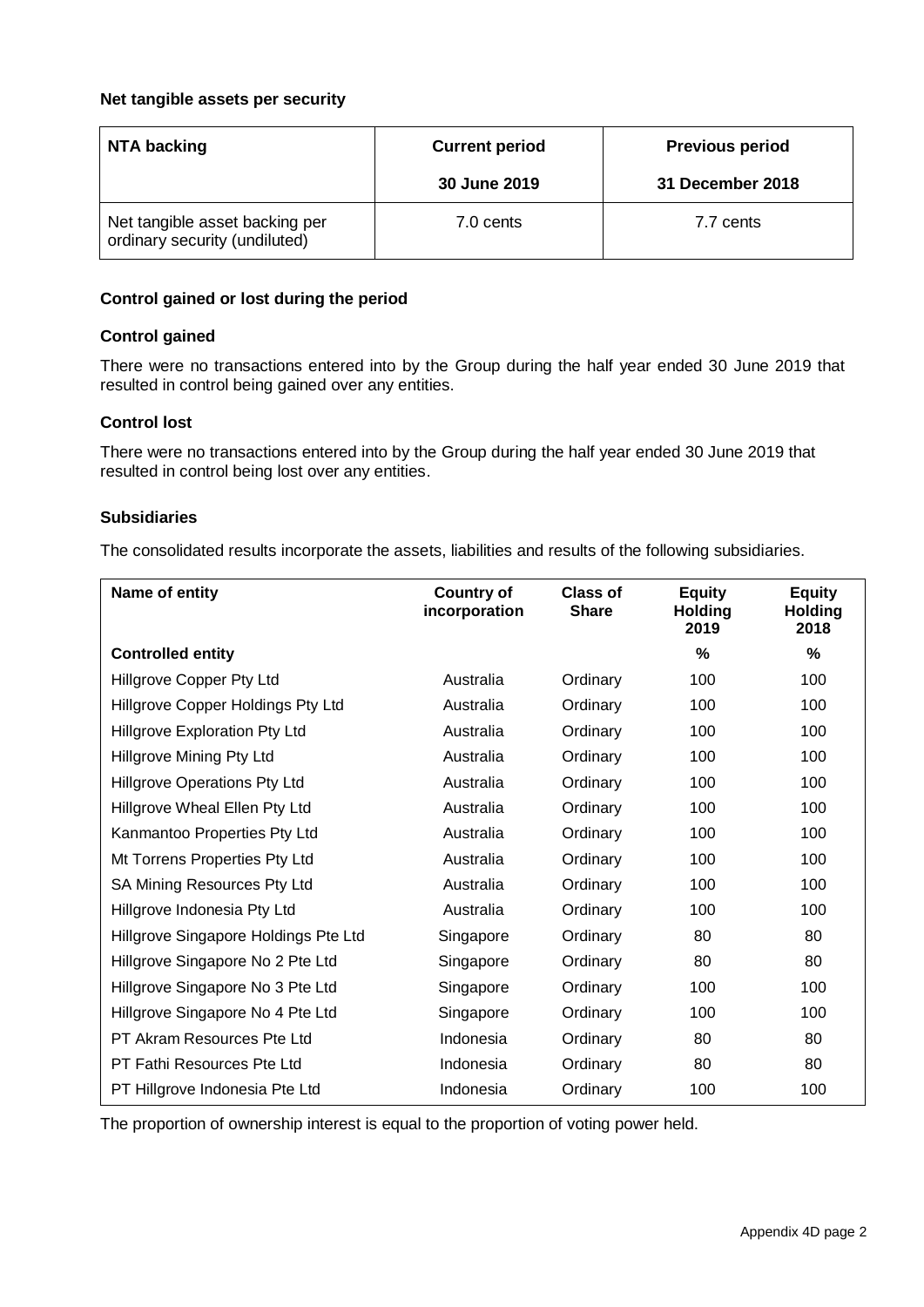### **Associates and joint venture entities**

PT Akram Resources and PT Fathi Resources are Joint Ventures with Indonesian partners in accordance with the terms of the Joint Venture agreement.

### **Commentary on results for the period**

#### **Review of operations**

Refer to the directors' report, financial statements and supporting notes in the attached Interim Report for the half year ended 30 June 2019.

#### **Foreign entities**

International Accounting standards have been used in compiling the report.

#### **Report based on audited accounts**

This report has been based on the attached accounts which have been reviewed by the Group's auditors.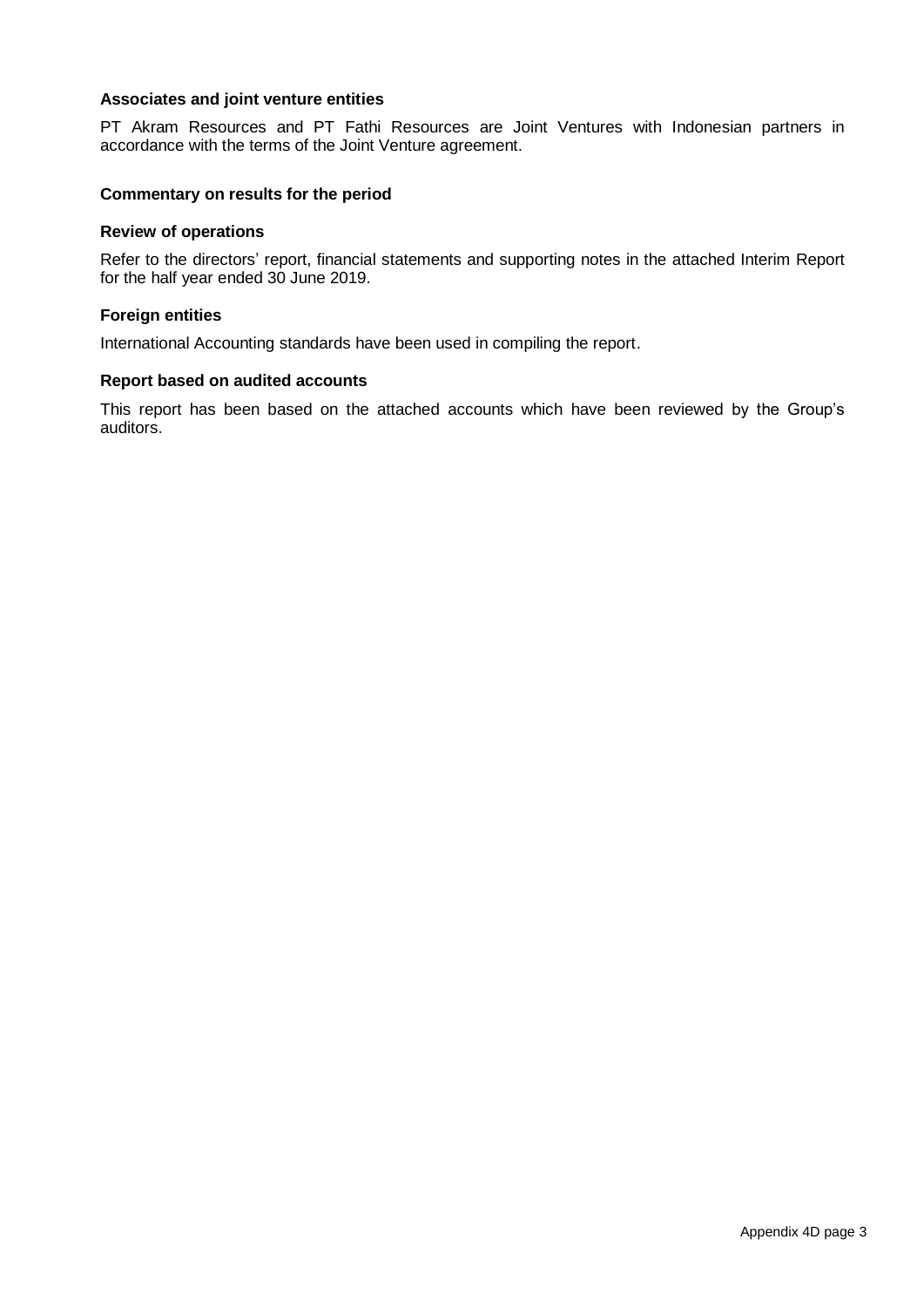

# **Interim Report for the Half Year Ended 30 June 2019**

# **Hillgrove Resources Limited and its Controlled Entities**

**ACN 004 297 116**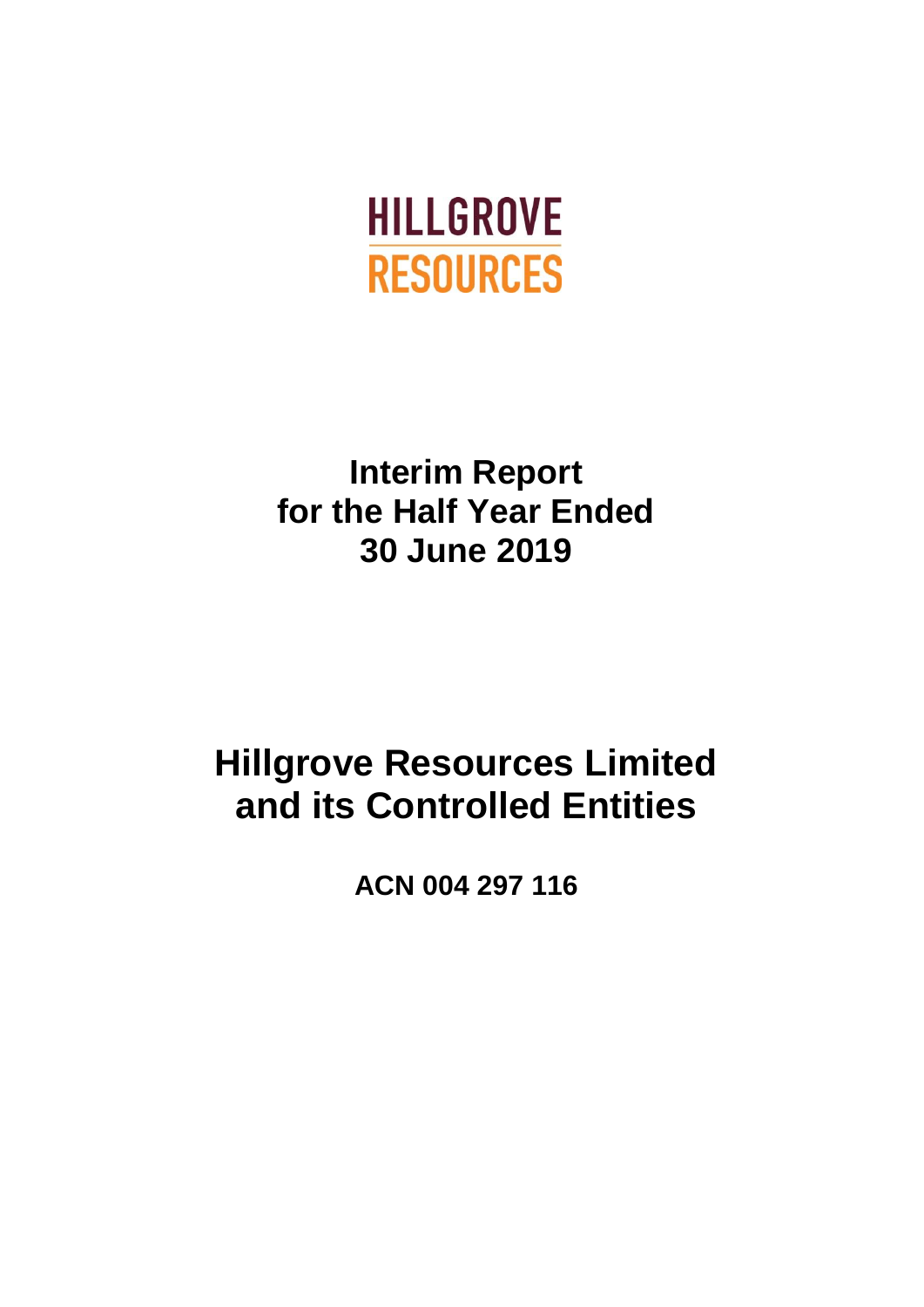## **Contents**

|                                                                            | Page |
|----------------------------------------------------------------------------|------|
| Directors' Report                                                          | 3    |
| Auditor's Independence Declaration                                         | 13   |
| Interim Financial Report                                                   |      |
| Consolidated Statement of Profit or Loss and<br>Other Comprehensive Income | 14   |
| <b>Consolidated Statement of Financial Position</b>                        | 15   |
| Consolidated Statement of Changes in Equity                                | 16   |
| <b>Consolidated Statement of Cash Flows</b>                                | 17   |
| Notes to the Consolidated Financial Statements                             | 18   |
| Directors' Declaration                                                     | 28   |
| Independent Auditor's Review Report to the Members                         | 29   |

*Note: All dollars in this report are Australian unless otherwise noted.*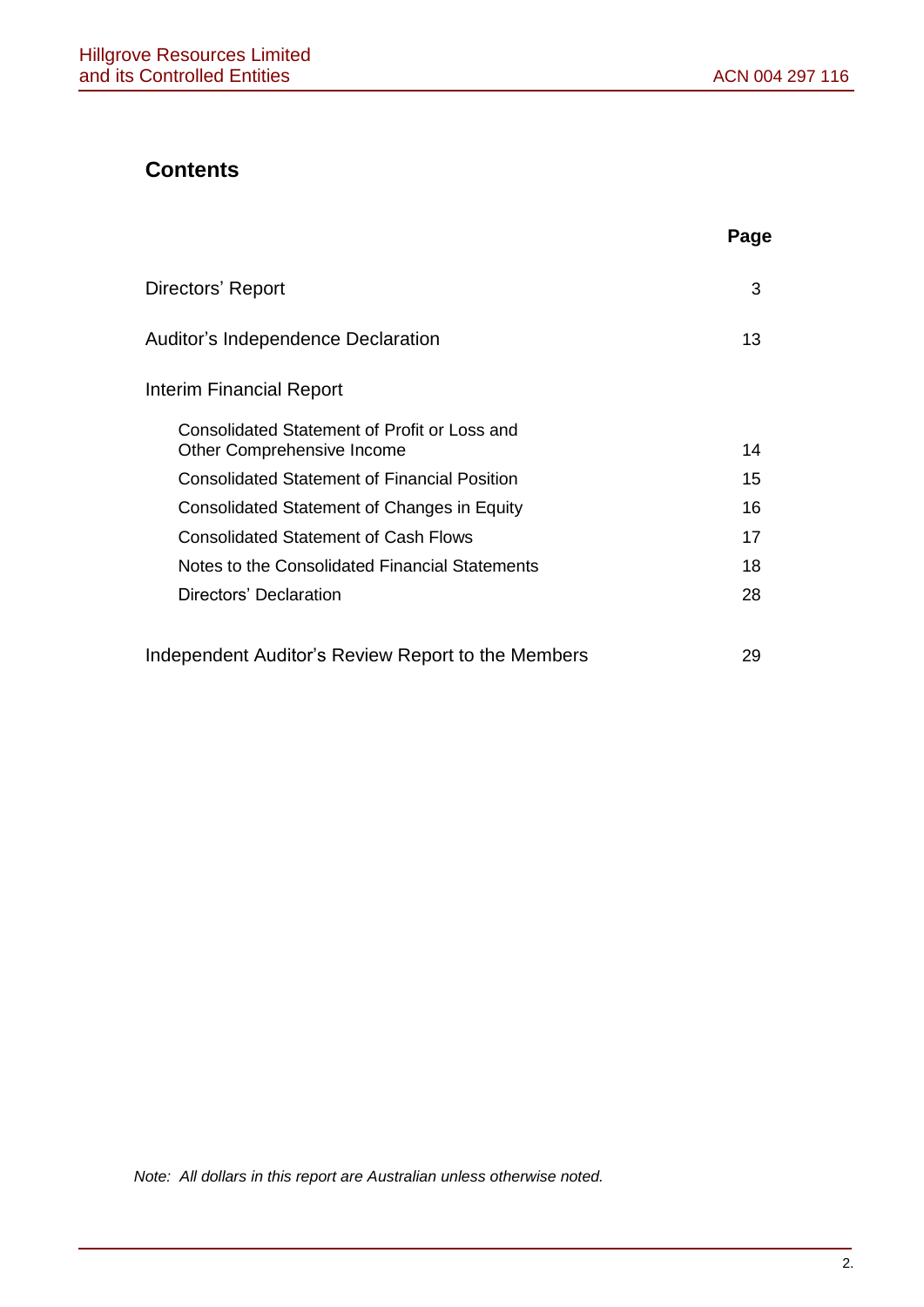## **Directors' Report**

The Directors present their report on the consolidated entity consisting of Hillgrove Resources Limited ("Hillgrove" or the "Company") and its controlled entities (the "Group" or the "Consolidated Entity") for the six month period to 30 June 2019.

### **Directors**

The Directors of the Company during this period were:

- John Gooding
- Philip Baker
- Anthony Breuer
- Lachlan Wallace (appointed 27 May 2019)
- Murray Boyte (appointed 10 May 2019)
- Steven McClare (resigned 2 May 2019)
- Maurice Loomes (resigned 10 May 2019)

### **Principal Activities**

Hillgrove is an Australian mining company listed on the Australian Securities Exchange (ASX: HGO) focused on copper production from its Kanmantoo Copper Mine in South Australia and creating value from its exploration tenements in South Australia.

### **Kanmantoo Copper Mine**

The Kanmantoo Copper Mine in South Australia is located 55 kilometres from Adelaide. A main highway passes close to the project and being approximately 90 kilometres by road to Port Adelaide enables the trucking of copper concentrate to the port. The mine site is connected to the electricity grid and has process water supplied by the District Council of Mount Barker's treated waste water programme with additional water capacity from the Murray River which provides 100% redundancy if required. Open cut mining was completed in late May 2019 with processing of ore stockpiles expected to continue until the first half of 2020. Hillgrove's direct workforce has reduced from approximately 200 to 60 employees.

The Kanmantoo Copper Mine is an open-cut operation with a Mineral Resource at December 2018 of 24 million tonnes (5Mt Measured, 9Mt Indicated, 10Mt Inferred) grading 0.6% copper and 0.1g/t gold (*based on the most recent Mineral Resource Estimate. Refer About Hillgrove at end of report*). Following construction of the plant in late 2011, capital enhancements and continuous improvements have increased plant throughput capacity from a nominal 2.4Mtpa to between 3.0Mtpa and 3.6Mtpa, allowing production in recent years of up to 90,000 dry metric tonnes of copper concentrate per annum, containing approximately 20,000tpa copper and associated gold and silver. With the grade of stockpiled ore at around 0.3% copper, the annual copper production rate is likely to be halved from mid-June 2019. Sales of copper concentrate are made to Freepoint Metals and Concentrates LLC under a 100% copper concentrate offtake agreement.

### **Operating and Financial Review**

### **Operations – Mining**

Mining production rates during the period reduced as expected as the pit approached completion with reduced working areas and single lane ramps. As always, safety is paramount so production delays were experienced in the final months of open pit mining as several rock falls and wet weather events necessitated a cautious approach in order to remediate the pit walls and to continue to mine safely.

Total material mined for the half year to 30 June 2019 was 786k BCM including 1.6M tonnes of ore (six months to 30 June 2018: 2,569k BCM and 3.5M tonnes of ore).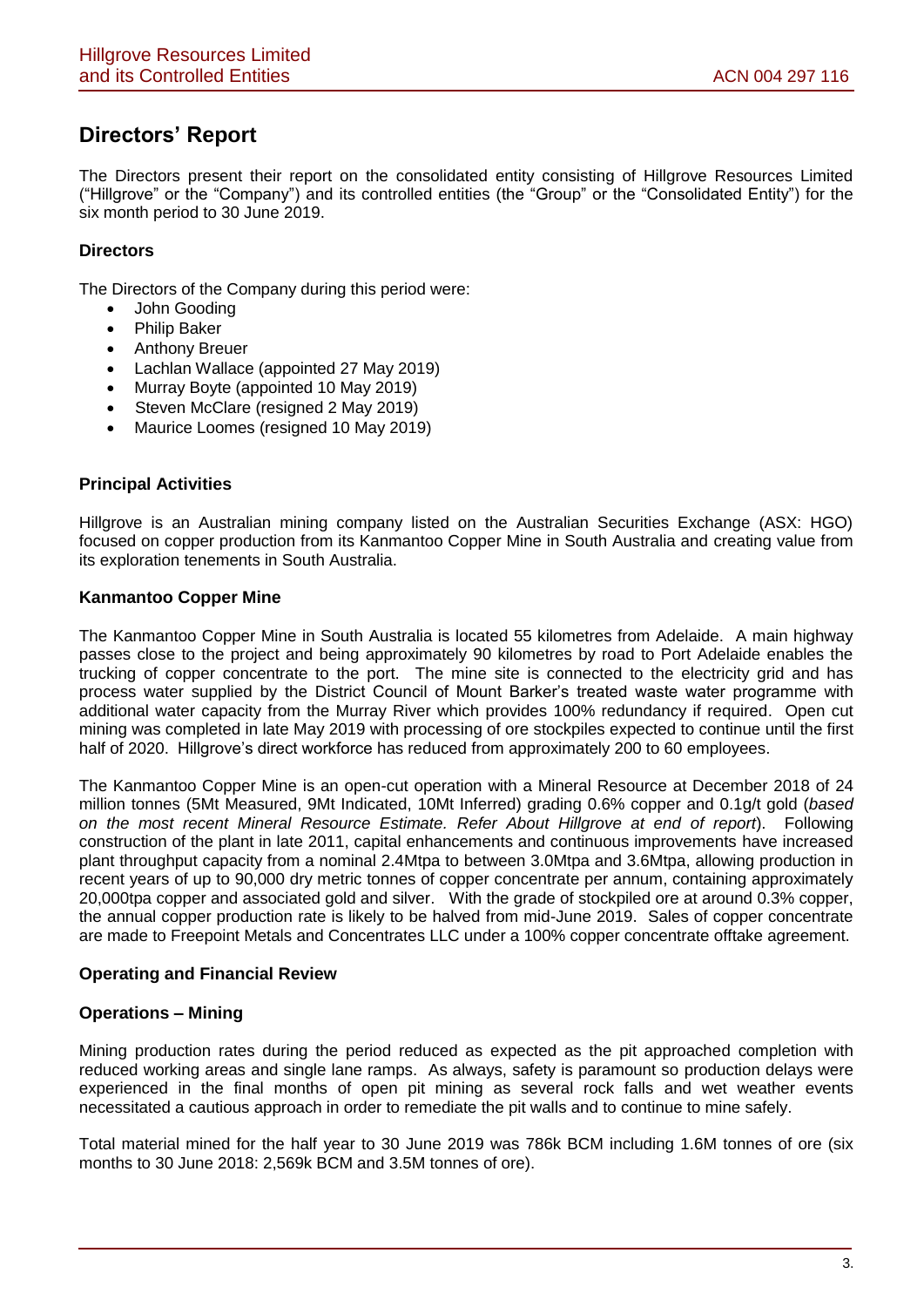Open pit mining was completed in late May 2019. There remains some blasted ore in the pit that was not able to be mined due to safety concerns associated with rock falls. Nevertheless, the ore recovered was above the Ore Reserve estimate at 31 December 2018. The slower mining rates over a longer period increased unit costs as expected.

The delays in mining provided the opportunity to accelerate rehabilitation civil works including 407k BCM of material movement associated with final landform shaping and topsoil cover.



### **Operations – Processing**

While the substantial increase in ore stockpiles enabled the mill to preferentially treat higher grades during the period, by mid-June the transition to ore feed solely from stockpiled low-grade ore (0.3% Cu) was in full effect. Mill throughput for the half year to 30 June 2019 was 1,670kt at 0.60% copper head grade (30 June 2018: 1,623kt at 0.72% Cu). The average copper recovery achieved for the half year was 91.2% and target mill throughput was achieved even after a significant three-day maintenance shut in June.

Total production for the half year to 30 June 2019 was 38,522 dmt of concentrate containing 9,186 tonnes of copper metal (30 June 2018: 45,676 dmt containing 10,764 tonnes of copper metal).

Total gold produced was 1,761 ounces (30 June 2018: 3,812 ounces) as feed grade returned to normal average levels following completion of the areas where higher gold grades existed.

### **Unit Cash Costs**

Albeit occurring late into the half year period, the completion of open pit mining In May 2019 resulted in a significant reduction in cash costs for equipment hire, diesel, staffing and contractors. The C1 unit cost for the half year to 30 June 2019 was US\$1.95 (A\$2.76) per lb payable copper compared to the half year to 30 June 2018 C1 unit cost of US\$2.03 per lb. Mining costs and the allocation of deferred mining costs has ceased and both are now replaced by the book cost of stockpiled inventory as it is fed to the mill which averages around A\$1.70 per pound.

The total unit cost including depreciation and royalties was US\$2.40 (A\$3.40) per lb payable copper compared to US\$2.43 (A\$3.15) per lb in the previous corresponding half year.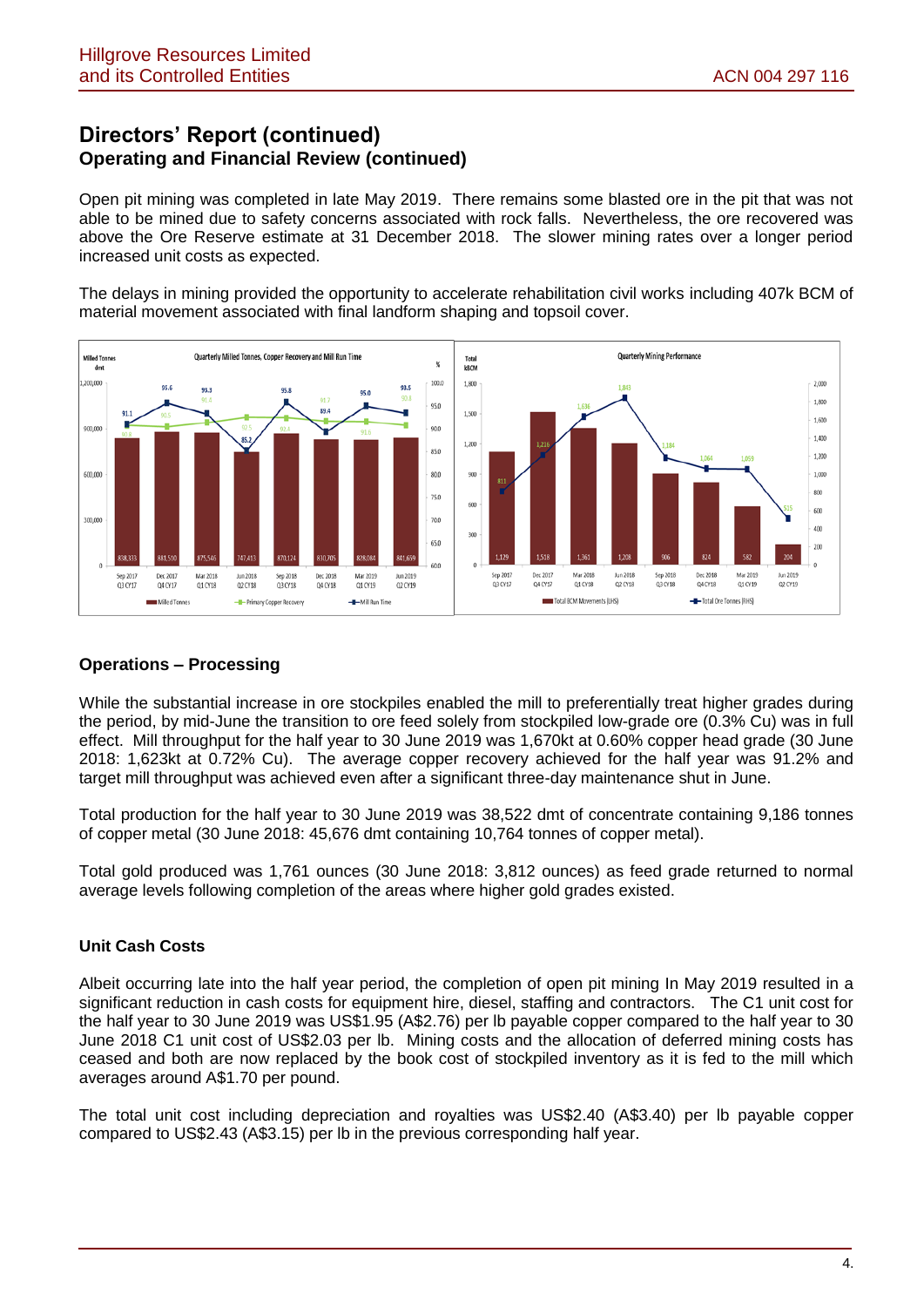### **Concentrate Sales**

Hillgrove has a 100% life of mine offtake agreement with Freepoint Metals and Concentrates LLC ("Freepoint"). Copper concentrate is trucked from the mine site to Port Adelaide, and is then sold on a CIF basis (cost, insurance, freight) to Freepoint. In the half year to 30 June 2019, four ships were loaded and despatched all of which went to smelters in China. Total copper metal sold for the half year was 8,720 payable tonnes of which 6,609 tonnes was sold at fixed pricing as arranged with Freepoint and the remainder sold at prevailing spot prices. The average price realised for the half year was A\$8,806 per tonne.

Hillgrove has been able to protect itself from downside copper price risk by fixing the price for some future ship loads with Freepoint. As at 30 June 2019, the Company had committed 5,175 tonnes of copper metal at agreed fixed prices averaging A\$8,750 per tonne.

### **Safety**

The 12-month Total Recordable Injury Frequency Rate (per million manhours) at 30 June 2019 was 9.9 compared to 17.2 same time last year. The average TRIFR was even lower for most of the first half but there were two recordable injuries in June, both relatively minor finger cuts requiring treatment without lost time.



### **Environment and Community**

Hillgrove continues to progressively rehabilitate the Kanmantoo Mining Lease and convert former pasture areas into high quality native vegetation to meet its environmental offset obligations. During the half year the reshaping of landforms to their final shape and revegetation continued with 84 hectares now planted with native vegetation. During March to May 2019, about 14 hectares of the Integrated Waste Landform (IWL) was hydro-seeded with locally collected and cultivated native seeds.

Hillgrove continues to actively engage with local communities and landowners around the Kanmantoo mine through regular meetings of the Kanmantoo Callington Community Consultative Committee and the Master Planning Committee which has the ongoing amenity of the mine site post-closure as an objective.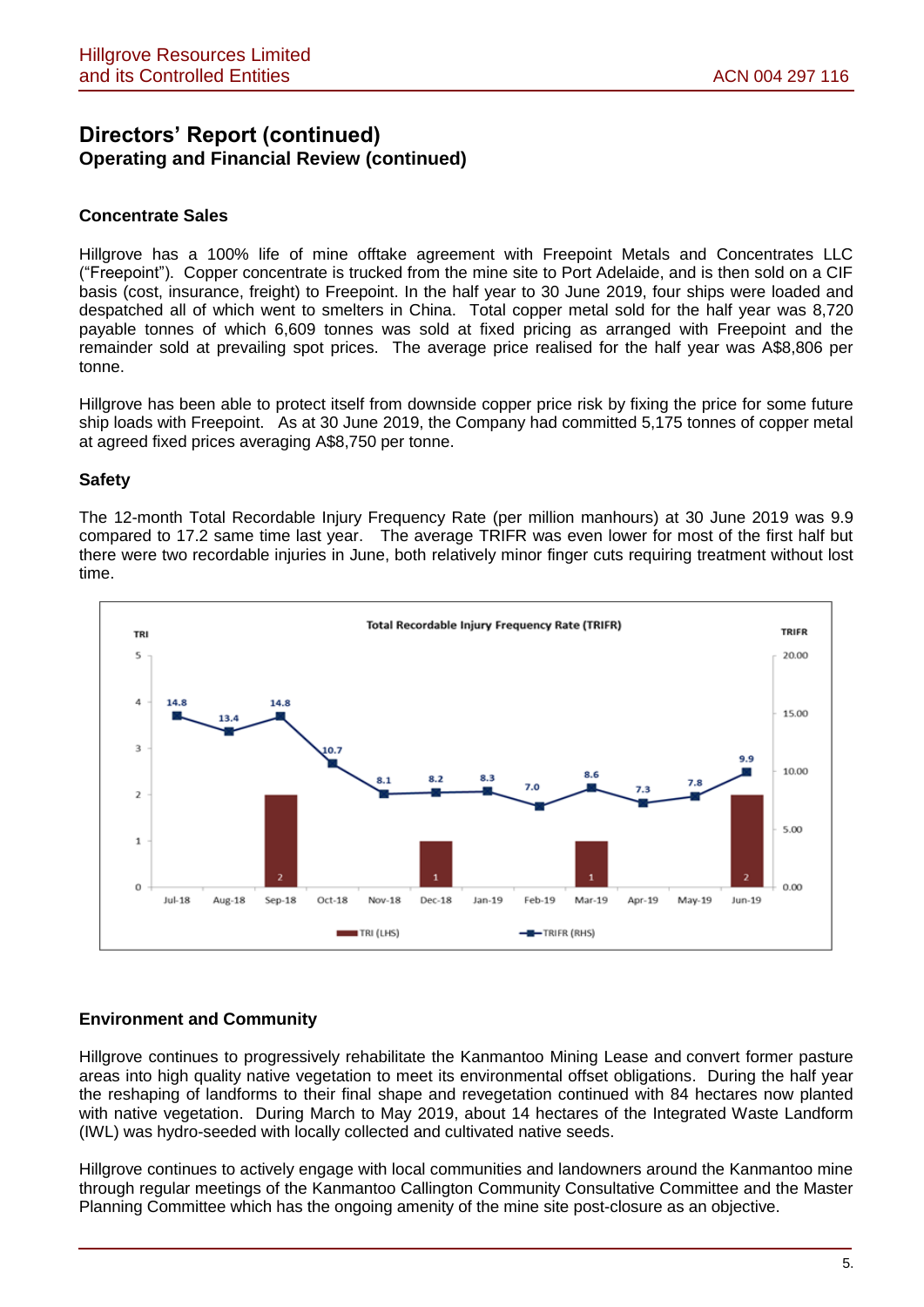### **Exploration and Development**

Hillgrove is aiming to maximise the value from the mining lease through continued use of the existing infrastructure at Kanmantoo including the 3.6Mtpa processing plant and permitted tailings storage facility. This could be undertaken under a staged approach, subject to successful exploration and drilling results.

The first phase focusses on the depth extensions of the orebody below the pit before the pumped hydro project prohibits access. This includes utilising the haul road into the 350m-deep Kanmantoo Open Pit as a "quasi decline" to be able to access the orebody, with a relatively low capital intensity underground mining development. The objective of the underground development is to extract value from the Kanmantoo Exploration Target of 5 -10 million tonnes at 1.7% to 2.2% Cu and 0.4g/t to 1.0g/t Au, whilst AGL progresses the Pumped Hydro Energy Storage (PHES) project but before the pit is filled with water. Diamond drilling to prove up this target commenced in June 2019, with the aim of commencing production around the start of 2020. Drilling is still in progress and in line with budget schedule and costs.

The second phase is centred on the Nugent orebody which sits entirely outside of the PHES area. The conceptual design envisions the Nugent decline passing in close proximity to other exploration targets within the Mining Lease (Critchley, Paringa, and Emily Star), providing opportunities to increase ore production for relatively low incremental costs.

The third stage involves following up a series of encouraging drill hole intersections within the Mining Lease that were drilled in the early 2000's, before resources were focused on establishing the Kanmantoo Open Pit.

Regionally, the Company has been granted five Exploration Licences in the South East of South Australia along the Padthaway Magmatic Ridge.

Notwithstanding the 2018 decisions of the Indonesian Department of Mines to cancel the Indonesian tenements at Bird's Head in West Papua and on Sumba Island, Hillgrove has continued to fund the projects on a care and maintenance basis. Discussions have continued with third parties interested in the tenements.

### **Pumped Hydro Energy Storage (PHES) project**

During the half year Hillgrove sold the rights to develop, own and operate the PHES project to AGL for \$31M, subject to satisfaction of a number of conditions and payable in staged payments with the first \$1 million received on signing of the project agreements in April 2019.

A further \$4 million will be payable by AGL on completion of a number of conditions precedent which are expected to be satisfied in the next half year. Hillgrove is committed to assisting AGL with the development of the PHES project including early works and services as contracted and negotiating water supply.

Under Accounting Standard AASB 15 "Revenue from Contracts with Customers", PHES milestone receipts will not be booked as revenue until the project completes. The \$1 million already received has been recorded as deferred income on the balance sheet.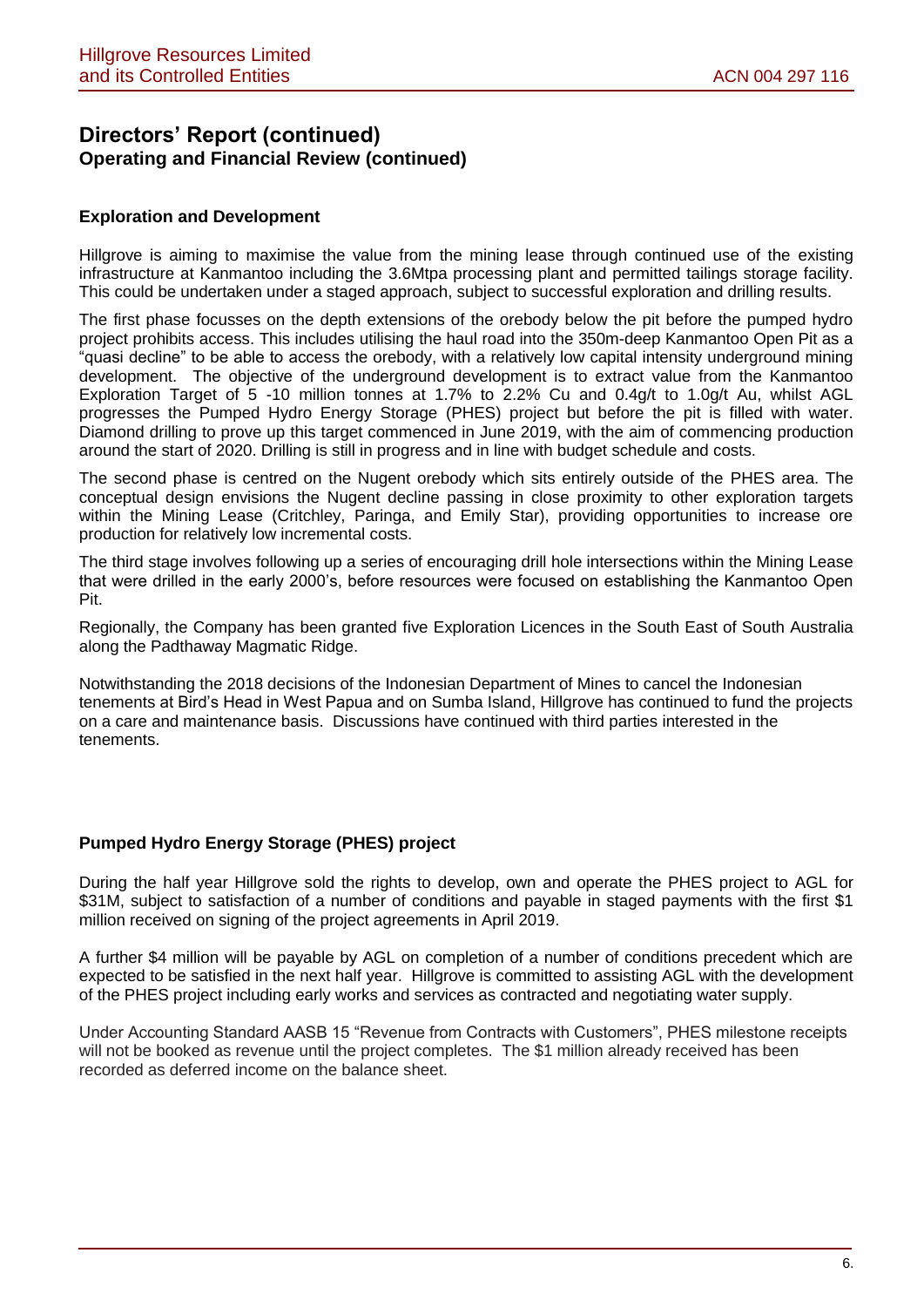### **Review of consolidated financial results**

The underlying EBITDA for the half year was \$17.2 million which was down \$5.5 million on the previous corresponding half due to higher unit costs from reduced mining rates plus lower copper production from declining average feed grades as the pit reached completion and as ore from low-grade stockpiles became more prevalent through the mill.

Net profit after tax for the half year was \$4.7 million compared to a net profit of \$13.9 million in the comparative period. The 2019 result was achieved after higher depreciation and amortisation charges due to adjustments to take into account copper tonnes unable to be mined following the pit wall geotechnical issues encountered early in the half.

### **Income Statement**

|                                      | <b>Half Year</b> | <b>Half Year</b> |        |
|--------------------------------------|------------------|------------------|--------|
| \$ million                           | <b>June 2019</b> | <b>June 2018</b> | Change |
| Copper revenue                       | 78.2             | 91.2             | (13.0) |
| Gold revenue                         | 2.8              | 5.1              | (2.3)  |
| Silver revenue                       | 1.2              | 1.4              | (0.2)  |
| Less: Treatment and refining costs   | (7.3)            | (10.8)           | 3.5    |
| NET REVENUE FROM SALE OF CONCENTRATE | 74.9             | 86.9             | (12.0) |
| Mining costs                         | (21.2)           | (41.9)           | 20.7   |
| Pre-strip and deferral               | (7.9)            | (7.3)            | (0.6)  |
| Processing costs                     | (14.3)           | (15.1)           | 0.8    |
| Transport and shipping costs         | (4.6)            | (5.1)            | 0.5    |
| Other direct costs                   | (2.3)            | (2.6)            | 0.3    |
| Inventory movements                  | (1.7)            | 13.8             | (15.5) |
| <b>Royalties</b>                     | (3.5)            | (4.1)            | 0.6    |
| Corporate costs                      | (2.7)            | (2.2)            | (0.5)  |
| <b>TOTAL COSTS</b>                   | (58.2)           | (64.5)           | 6.3    |
| Net realised gains/(losses)          | 0.1              | 0.1              |        |
| Other income                         | 0.4              | 0.2              | 0.2    |
| <b>EBITDA</b>                        | 17.2             | 22.7             | (5.5)  |
| Depreciation and amortisation        | (9.5)            | (7.8)            | (1.7)  |
| Exploration and feasibility costs    | (0.1)            | (0.1)            |        |
| <b>EBIT</b>                          | 7.6              | 14.8             | (7.2)  |
| Net interest and financing charges   | (0.5)            | (0.9)            | 0.4    |
| Income tax benefit/(expense)         | (2.4)            |                  | (2.4)  |
| <b>NET PROFIT AFTER TAX</b>          | 4.7              | 13.9             | (9.2)  |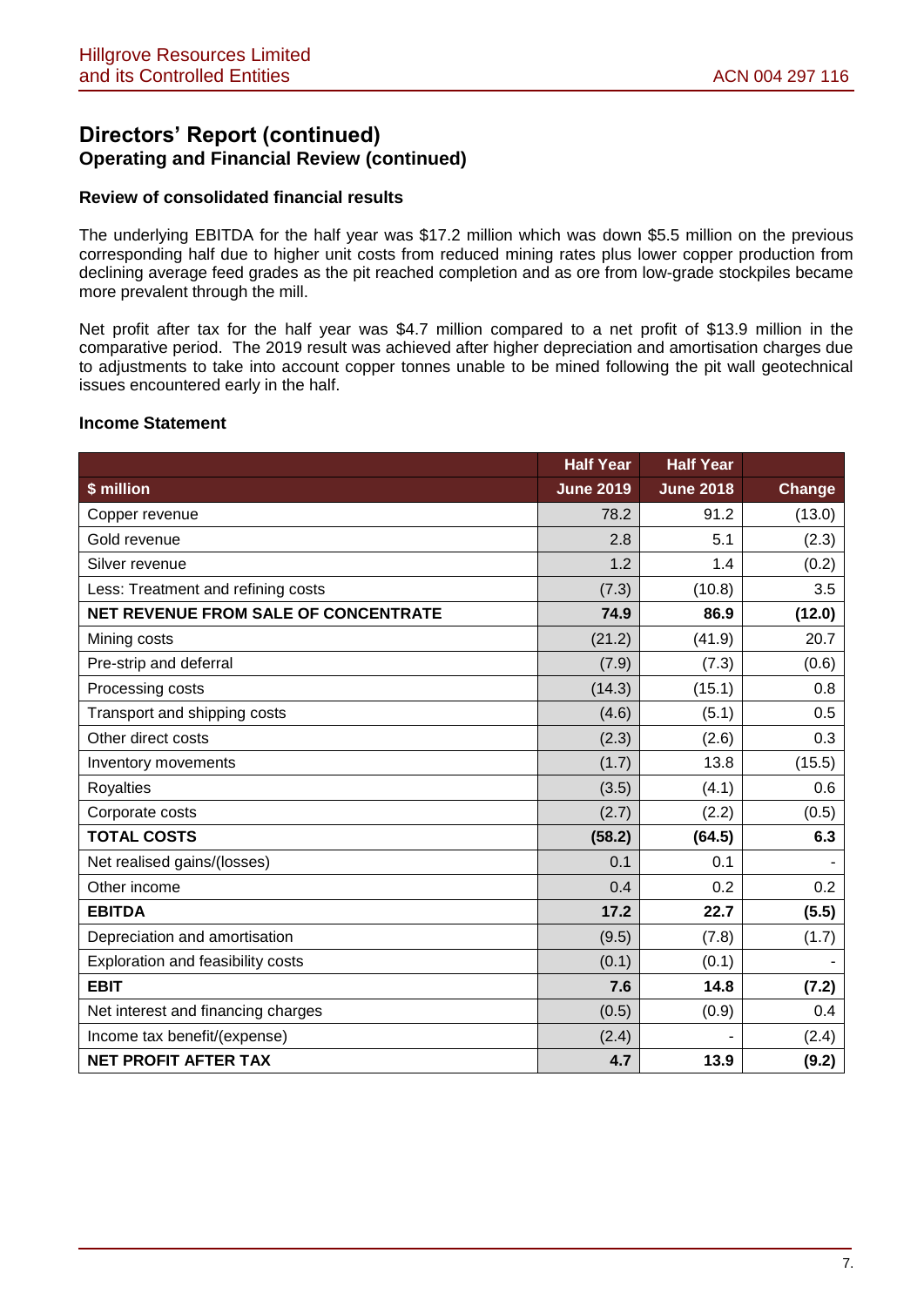### **Income Statement (continued)**

#### *Revenue*

Revenue in the six months to 30 June 2019 was from the sale of 38,725 dmt of copper concentrate containing 8,720 payable copper tonnes (six months to 30 June 2018: 46,730 dmt and 10,407 tonnes payable copper). Gross metal revenue before treatment and refining deductions was \$82.2 million compared to \$97.7 million for the same period last year.

For the half year to June 2019, the average realised cash price was A\$8,806 per tonne or A\$4.00/lb (vs A\$8,984 per tonne in the previous corresponding period). The average realised price has continued to reflect the benefit of the majority of sales being conducted at contracted fixed prices as prevailing spot prices in 2019 were generally lower than the previous period.

Treatment and refining charges were \$7.3 million for the half year to June 2019 which was \$3.5 million less than the same period last year. About half the variance relates to the lower volume of concentrate sold in 2019 and the other half reflects the benefit of reduced refining and treatment charges.

#### *Costs*

Total cost of sales was \$58.2 million compared to \$64.5 million for the previous corresponding half year. The decrease of \$6.3 million is explained below:

- Mining costs were \$21.2 million in the six months to 30 June 2019 compared to \$41.9 million for the same period last year. Even though total material moved to 30 June 2019 was 70% lower than last year, the strip ratio was also lower with the result that the volume of ore mined was 1,574k tonnes compared to 3,479k tonnes in 2018. Unit costs increased as a result of the lower mining volumes as the pit reached completion due to the fixed cost components within mining expenses.
- Pre-strip and deferral with the completion of the Giant Pit cutback in late 2017, the Company switched from deferring mining costs to the balance sheet, to taking deferred mining costs back from the balance sheet and expensing these to profit and loss. Operating costs in 2019 include \$7.9 million representing the remainder of these deferred costs.
- Processing costs were \$0.8 million lower as the 2018 costs included the one-off cost to repair the primary crusher bearing failure and to rotate the SAG mill girth gear.
- Transport and shipping costs and SA Government royalty costs were in line with the amount of gross revenue and in 2019 both remain at the same relative proportions.
- During 2018, the mine strip ratio was at its lowest and enabled the Company to stockpile ore which was in excess of the processing capacity of the plant. The net mine cost associated with building the stockpiles during the first half of 2018 was \$13.8 million which is reported as a credit for inventory movement. During 2019 the Company commenced drawing-down from the stockpiles to provide mill feed post-mine closure so the cost of that net drawdown is a charge of \$1.7 million.
- Depreciation and amortisation expense was \$1.7 million higher in the first half of 2019 than in the previous corresponding period due to increased depreciation rates with lower ore tonnes to be extracted from the pit as a result of the mine design changes to remediate the rock falls reported during the period.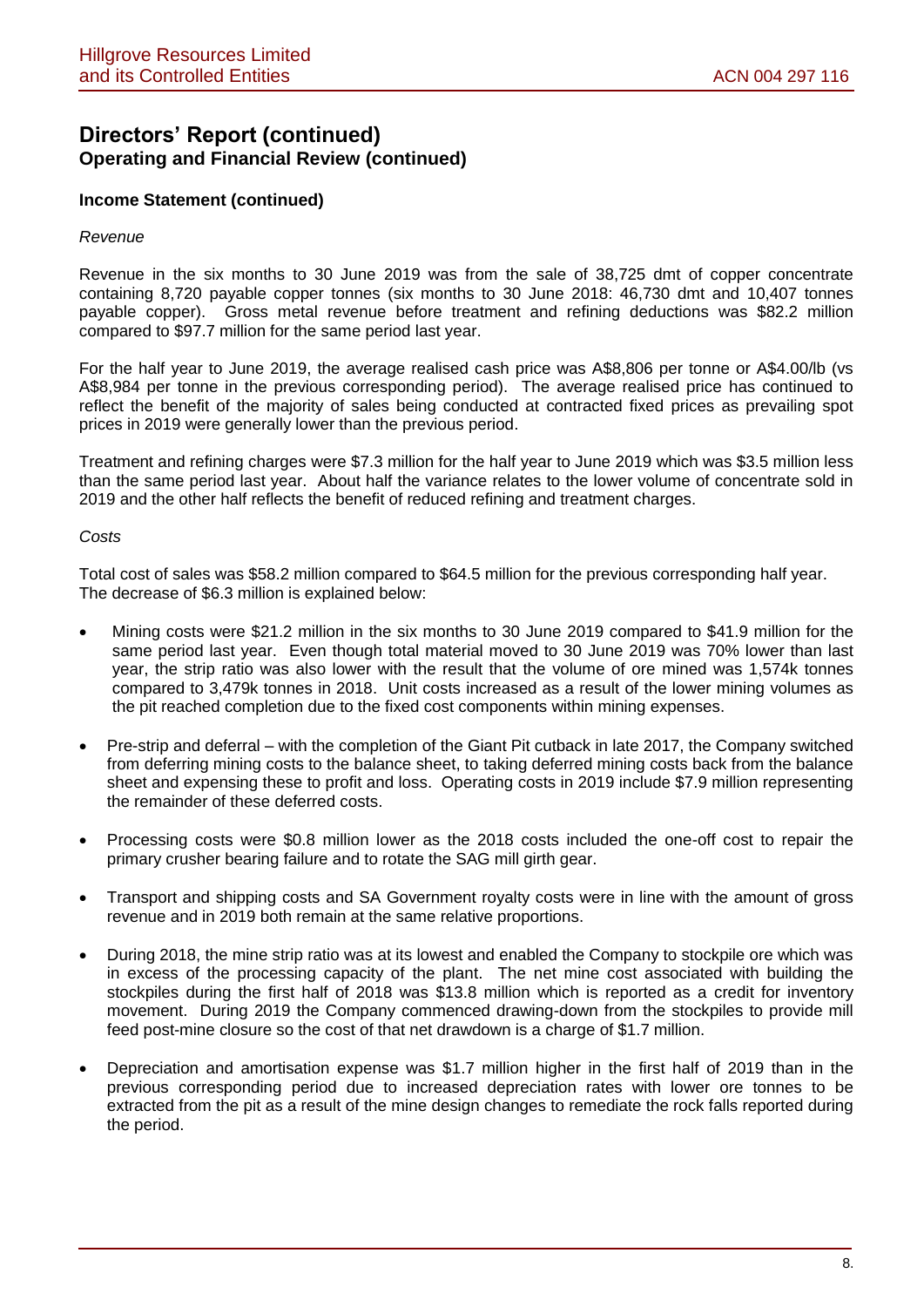### **Cash flow overview**

| \$ million                                             | <b>Half Year</b><br><b>June 2019</b> | <b>Half Year</b><br><b>June 2018</b> | <b>Change</b> |
|--------------------------------------------------------|--------------------------------------|--------------------------------------|---------------|
| Net cash inflows from operating activities             | 12.7                                 | 6.5                                  | 6.2           |
| Net cash used in investing activities                  | (3.0)                                | (3.5)                                | 0.5           |
| Net cash inflows/ (outflows) from financing activities | (9.5)                                | (3.0)                                | (6.5)         |
| Net increase/(decrease) in cash held                   | 0.2                                  | 0.0                                  | 0.2           |
| Cash and cash equivalents at the end of half year      | 2.7                                  | 0.5                                  | 2.2           |

### **Operating activities cash flow**

Net cash inflows from operating activities for the six months ended 30 June 2019 were \$6.2 million higher than the previous corresponding period mainly because a higher proportion of operating cashflow was being used to repay and reduce trade creditors during that corresponding period. Cash paid in the course of operations to contractors, suppliers and employees was \$66.2 million which was substantially less than the \$80.4 million paid in the same period last year. Trade creditors and other payables continued to be paid down during 2019 but to a much lesser extent than the year before.

Cash received in the course of operations from the sale of copper concentrate in the first half of 2019 was \$78.9 million which aligns to reported revenue plus the reduction in receivables.

### **Investing activities cash flow**

Net cash used in investing activities was \$3.0 million in the current six months compared to an outflow of \$3.5 million in the previous corresponding period. Capital expenditure in 2019 includes over \$1.3 million spent on preparing the PHES project for advancement. Exploration and underground evaluation activity also increased in this half year with cash expenditure of approximately \$0.6 million. Expenditure on geotechnical measures to help safeguard the pit walls from rockfalls was the major investment activity in the previous half year.

### **Financing activities cash flow**

In the six months to 30 June 2019 there was a net cash outflow of \$9.5 million for financing activities of which \$8.8 million was the dividend paid to shareholders in late June and is the major reason for the variance to last year. The balance in 2019 comprised final repayment of a contractor promissory note borrowing (\$0.4 million), finance lease repayments of \$0.2 million and interest paid of \$0.1 million.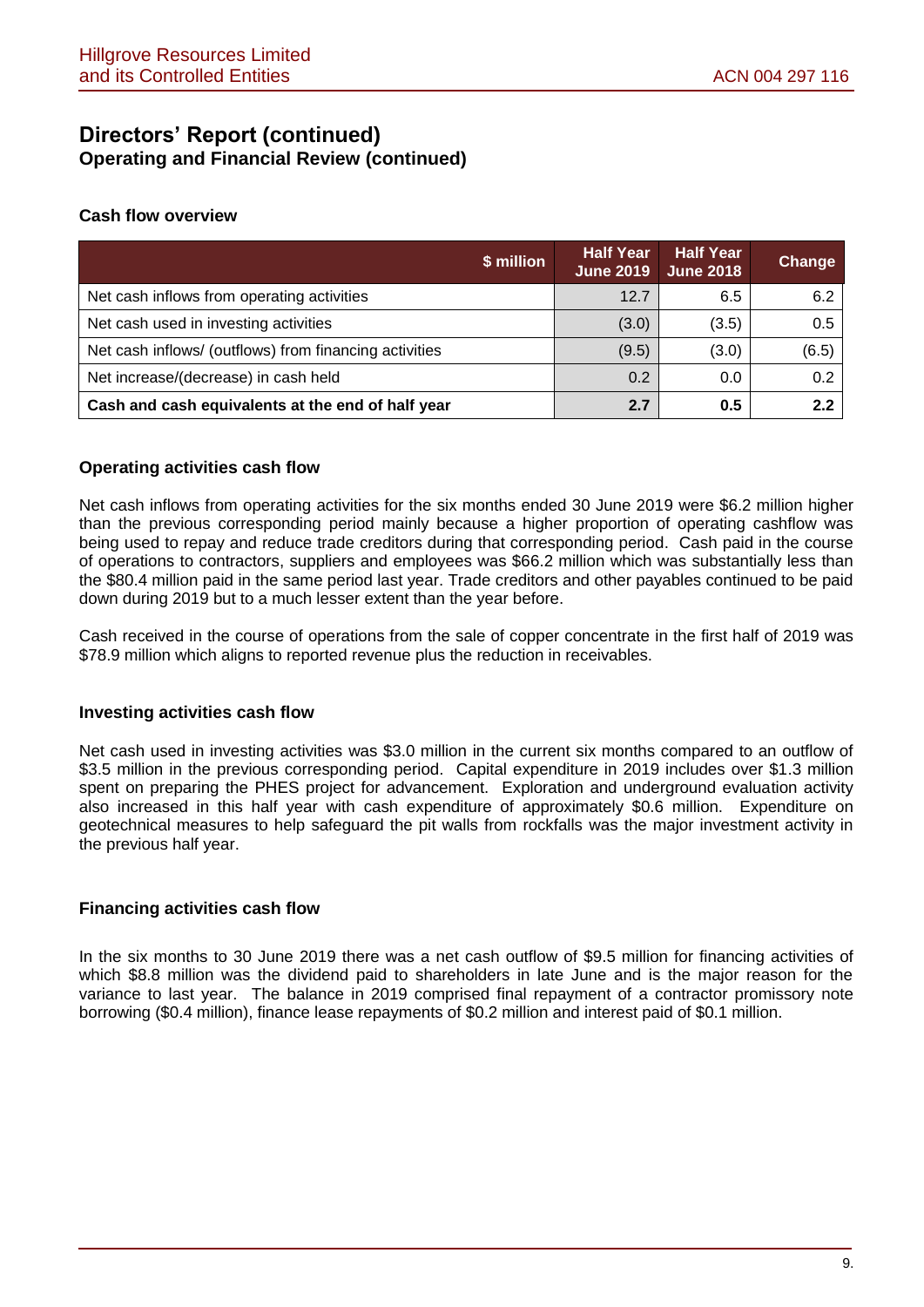### **Statement of financial position**

Total equity has decreased by \$3.5 million from 31 December 2018 due to dividend paid to shareholders of \$8.8 million outweighing the net profit result for the current period of \$4.7 million. In addition, there was a \$0.6 million increase in employee share options reserve to reflect the value of performance rights granted during the period.

### **Assets**

Total assets were \$70.7 million as at 30 June 2019 which was a \$22.0 million decrease from December 2018. Ore stockpiles have decreased in aggregate value as they have commenced being drawn as the sole source of mill feed. The \$16.5 million decrease in property, plant and equipment is mainly due to depreciation and the transfer of the final \$7.9 million of deferred mining costs to the P&L.

Project costs and exploration expenditure capitalised to the balance sheet have increased since December 2018 due to the ongoing work to assess Kavanagh underground and progress the PHES project for AGL.

### **Liabilities**

Total liabilities have decreased by \$18.5 million to \$30.0 million as at 30 June 2019. The decrease is mainly due to the pay down of trade creditors, payment of leave entitlements to terminated employees, performance of rehabilitation civil works and the repayment of debt.

Creditors have returned to normal trading terms and are also lower in value due to the cessation of miningrelated activities. Borrowings now only comprises vehicle finance lease obligations and no other lease commitments require inclusion on the balance sheet. As at 31 December 2018, the Group's current liabilities exceeded its current assets by \$2.1 million. As at 30 June 2019, the Group no longer has a deficit and the value of current assets exceeds current liabilities by \$17.6 million.

Rehabilitation provisions for Kanmantoo and Comet Vale were \$12.5 million and \$0.3 million respectively as at 30 June 2019. This has decreased by \$1.8 million with expenditure during the half year of \$1.9 million, offset by present value unwind of \$0.1 million which is recorded as an interest expense.

### **Rounding of amounts**

The Company is of a kind referred to in ASIC Corporations Instrument 2016/191 issued by the Australian Securities and Investments Commission, relating to the "rounding off" of amounts in the financial report. Amounts in the financial report have been rounded in accordance with that Class Order to the nearest thousand dollars.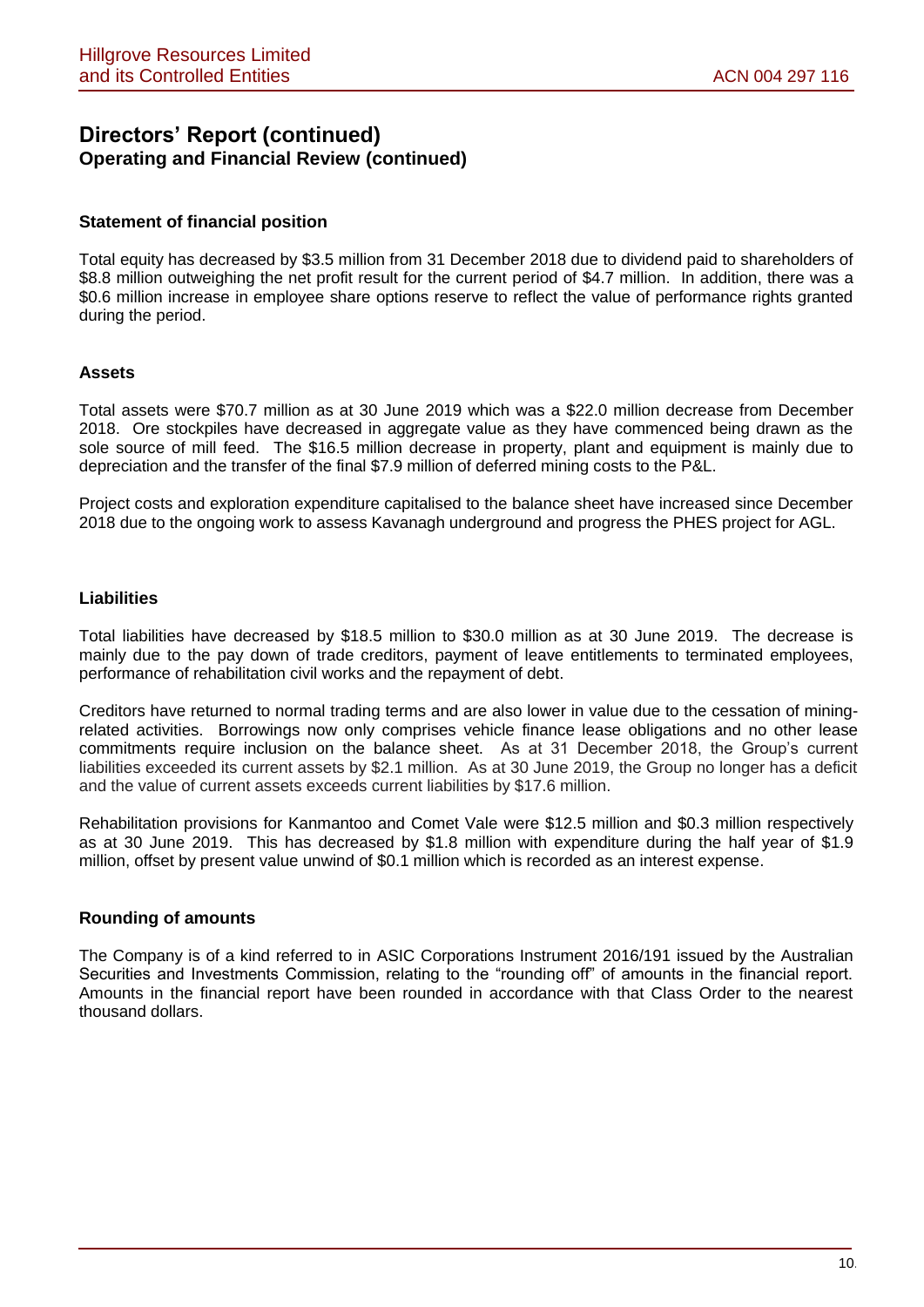### **Outlook**

Looking forward, following the completion of mining and the associated reduction in operating costs, the focus will be on maximising the accumulation of cash from the treatment of the remaining low grade stockpiles with the majority of copper to be sold at fixed pricing. Processing is expected to continue until the first half of 2020.

Work will also continue on the PHES, assisting AGL to achieve the milestones for staged payments. The next \$4.0M will be payable by AGL on the completion of a number of conditions precedent relating to site environmental assessment, mining lease relinquishment, ground stability and execution of an early works agreement for the first fill. To date, three of the seven conditions have been satisfied with completion of the remaining conditions targeted in the December 2019 quarter.

Cash generation from processing of stockpiles together with pumped hydro proceeds should position the Company to make further returns to shareholders, and prudently consider growth opportunities.

A drilling programme is currently underway to assess the depth extensions of the orebody below the pit. This drill hole data is being used to design underground access to the orebody from the haul road into the 350m deep Giant Pit as a "quasi decline". Preliminary modelling indicates the potential for a viable underground operation for a relatively low capital investment. Drilling to prove up this target commenced in June. Hillgrove has also begun the associated studies required for the permitting process to ensure that underground mining has sufficient time to extract the ore prior to the commencement of the pumped hydro water filling program.

Negotiations continue with AGL regarding the interaction of the underground and pumped hydro to ensure that both projects can proceed without hindering one another.

In parallel, Hillgrove is employing low cost exploration techniques not used before in South East South Australia to establish this region as a highly prospective porphyry / IOCG (iron oxide copper gold) province. With a number of encouraging targets identified, Hillgrove is considering exploration funding options which may include the introduction of joint venture partners.

Previous guidance on 2018 copper and gold production, C1 cost, capital and exploration expenditure remains unchanged.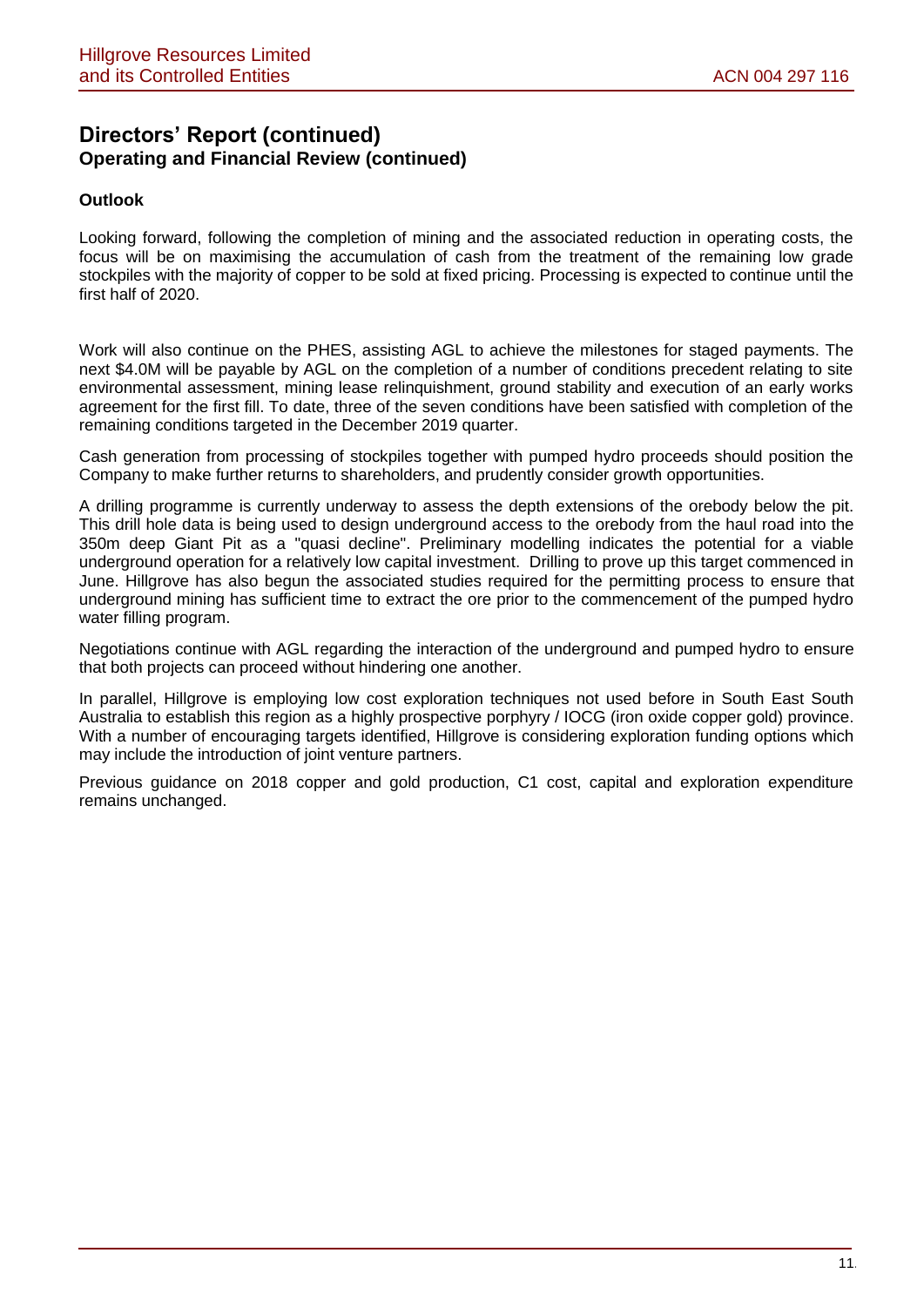## **Directors' Report (continued)**

### **Auditors Independence Declaration**

A copy of the auditor's independence declaration as required under section 307C of the *Corporations Act 2001* is set out on page 13.

This report is made in accordance with a resolution of the Directors:

Dated at Adelaide this 26th day of August 2019

**Mr John Gooding** Chairman

 **Mr Lachlan Wallace** Managing Director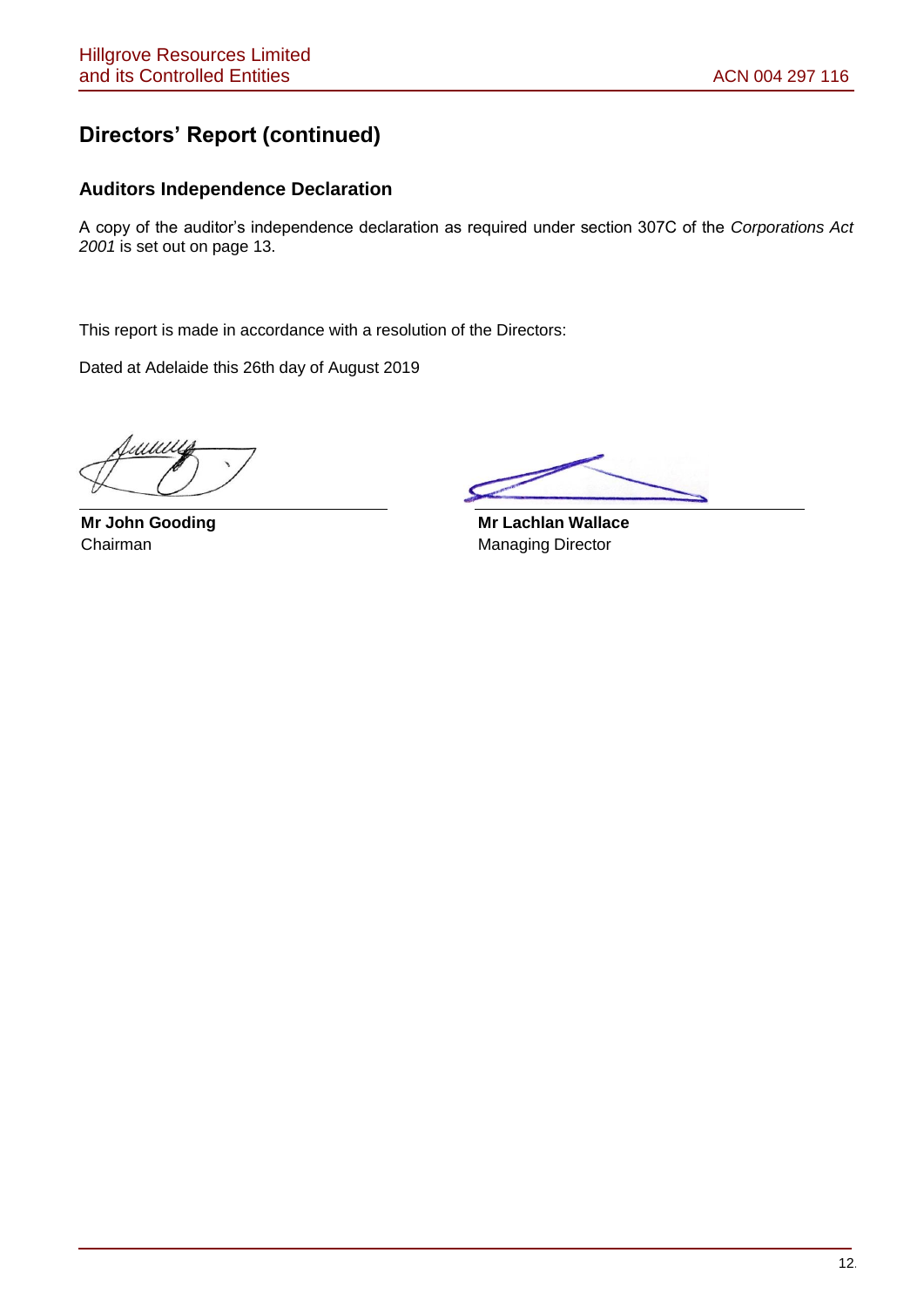

## *Auditor's Independence Declaration*

As lead auditor for the review of Hillgrove Resources Limited for the half-year ended 30 June 2019, I declare that to the best of my knowledge and belief, there have been:

- (a) no contraventions of the auditor independence requirements of the *Corporations Act 2001* in relation to the review; and
- (b) no contraventions of any applicable code of professional conduct in relation to the review.

This declaration is in respect of Hillgrove Resources Limited and the entities it controlled during the period.

AG Forman Adelaide Partner PricewaterhouseCoopers

26 August 2019

*PricewaterhouseCoopers, ABN 52 780 433 757 Level 11, 70 Franklin Street, ADELAIDE SA 5000, GPO Box 418, ADELAIDE SA 5001 T: +61 8 8218 7000, F: +61 8 8218 7999, www.pwc.com.au* 

Liability limited by a scheme approved under Professional Standards Legislation.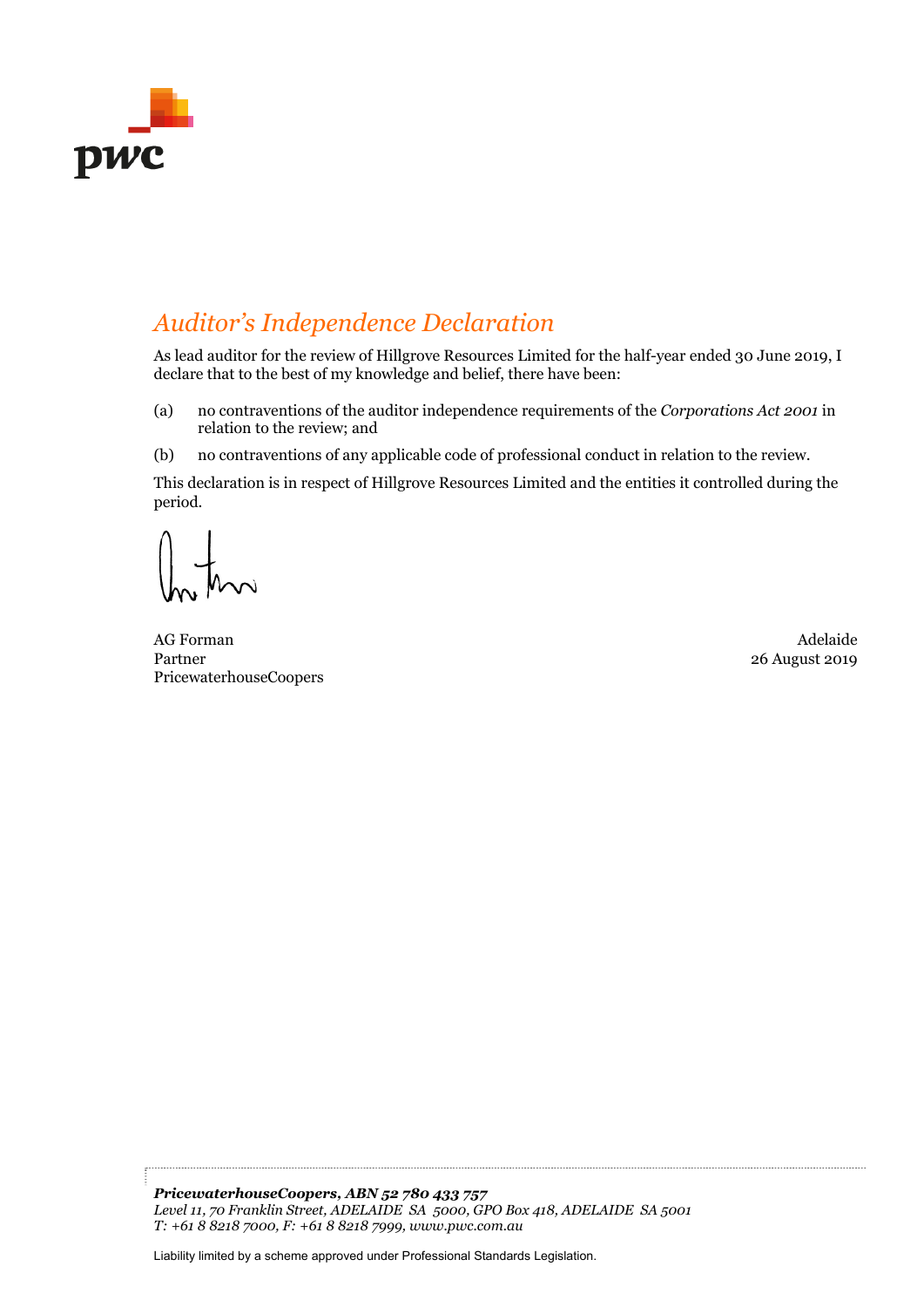## **Consolidated Statement of Profit or Loss and Other Comprehensive Income**

## **For the half year ended 30 June 2019**

|                                                                                                            | <b>Half Year</b> |                  |                  |
|------------------------------------------------------------------------------------------------------------|------------------|------------------|------------------|
|                                                                                                            |                  | <b>June 2019</b> | <b>June 2018</b> |
|                                                                                                            | <b>Note</b>      | \$'000           | \$'000           |
| Concentrate revenue                                                                                        | $\overline{2}$   | 74,969           | 86,950           |
| Other income                                                                                               | 3                | 373              | 217              |
| <b>Expenses</b>                                                                                            | 4                | (67, 762)        | (72, 369)        |
| Interest and finance charges                                                                               | 5                | (464)            | (885)            |
| Profit before income tax                                                                                   |                  | 7,116            | 13,913           |
| Income tax benefit/(expense)                                                                               |                  | (2, 369)         |                  |
| Profit for the half year attributable to owners                                                            |                  | 4,747            | 13,913           |
| Other comprehensive income                                                                                 |                  |                  |                  |
| Items that may be reclassified to profit or loss:                                                          |                  |                  |                  |
|                                                                                                            |                  |                  |                  |
| Total comprehensive income for the period attributable<br>to equity holders of Hillgrove Resources Limited |                  | 4,747            | 13,913           |
|                                                                                                            |                  |                  |                  |
| Earnings per share for income attributable to the<br>ordinary equity holders of the Company:               |                  | <b>Cents</b>     | <b>Cents</b>     |
| Basic earnings per share                                                                                   |                  | 0.82             | 2.44             |
| Diluted earnings per share                                                                                 |                  | 0.78             | 2.34             |

The above consolidated statement of profit or loss and other comprehensive income should be read in conjunction with the accompanying notes.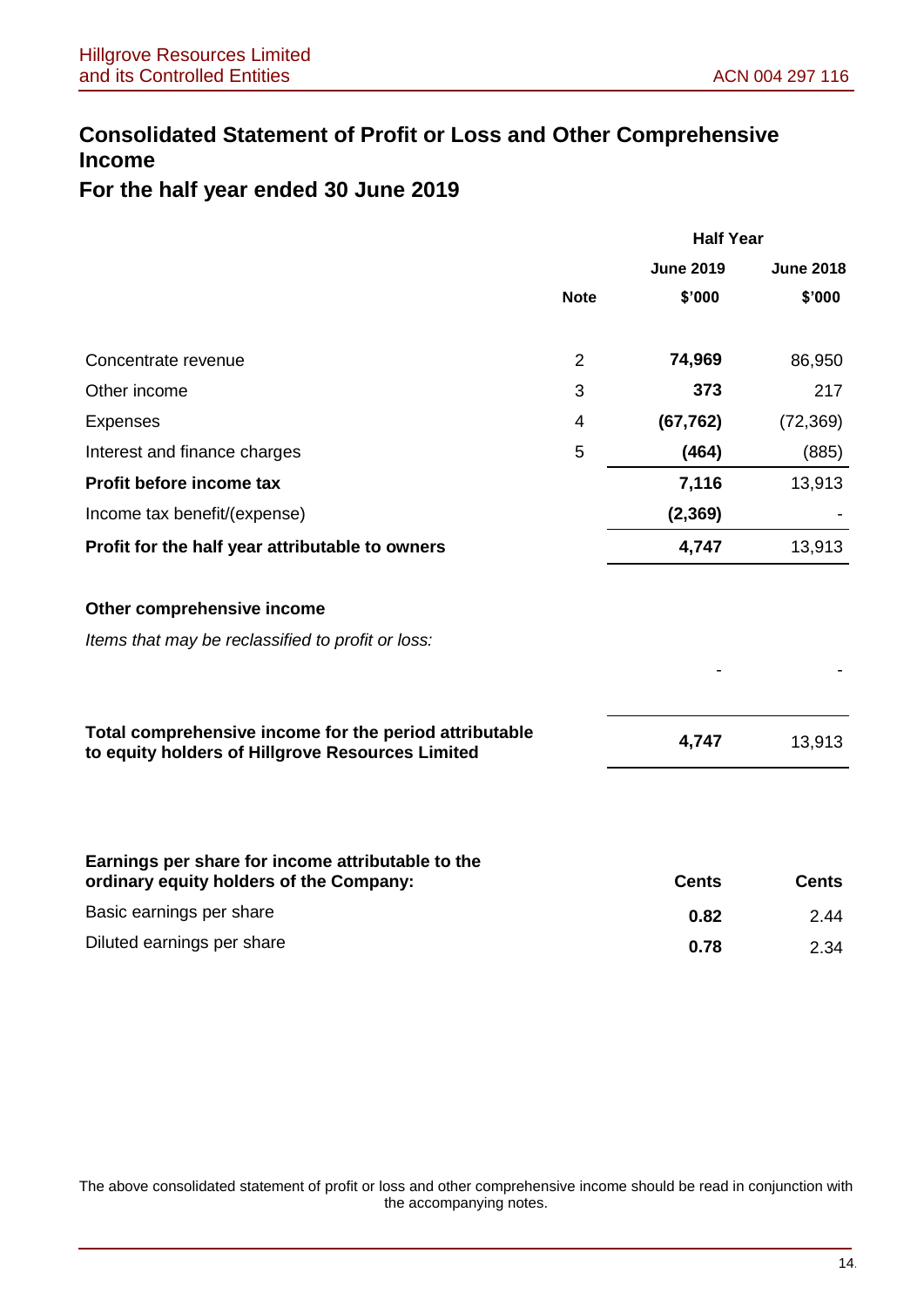## **Consolidated Statement of Financial Position As at 30 June 2019**

|                                          | <b>Note</b>      | 30 June 2019 | 31 Dec 2018 |
|------------------------------------------|------------------|--------------|-------------|
|                                          |                  | \$'000       | \$'000      |
| <b>Current assets</b>                    |                  |              |             |
| Cash and cash equivalents                |                  | 2,715        | 2,451       |
| Trade and other receivables              |                  | 2,764        | 5,421       |
| Inventories                              | 6                | 31,373       | 25,616      |
| <b>Total current assets</b>              |                  | 36,852       | 33,488      |
| <b>Non-current assets</b>                |                  |              |             |
| Inventories                              | $\overline{7}$   |              | 8,000       |
| Property, plant and equipment            | 8                | 27,454       | 44,008      |
| Exploration and evaluation expenditure   |                  | 2,332        | 2,034       |
| Project costs                            |                  | 2,774        | 1,515       |
| Deferred tax asset                       |                  | 1,316        | 3,685       |
| <b>Total non-current assets</b>          |                  | 33,873       | 59,242      |
| <b>Total assets</b>                      |                  | 70,725       | 92,730      |
| <b>Current liabilities</b>               |                  |              |             |
| Trade and other payables                 |                  | 12,273       | 26,647      |
| Provisions                               |                  | 3,984        | 3,277       |
| <b>Borrowings</b>                        | $\boldsymbol{9}$ | 149          | 836         |
| Employee benefits payable                |                  | 2,044        | 3,448       |
| Deferred income                          |                  | 757          | 1,383       |
| <b>Total current liabilities</b>         |                  | 19,207       | 35,591      |
| <b>Non-current liabilities</b>           |                  |              |             |
| Provisions                               |                  | 9,637        | 12,402      |
| <b>Borrowings</b>                        | 10               | 135          | 145         |
| Employee benefits payable                |                  |              | 331         |
| Deferred income                          | 1(b)             | 1,000        | 58          |
| <b>Total non-current liabilities</b>     |                  | 10,772       | 12,936      |
| <b>Total liabilities</b>                 |                  | 29,979       | 48,527      |
| <b>Net assets</b>                        |                  | 40,746       | 44,203      |
| <b>Equity</b>                            |                  |              |             |
| Contributed equity                       | 11               | 234,322      | 234,327     |
| Reserves                                 |                  | 26,787       | 34,986      |
| Retained earnings / (accumulated losses) |                  | (220, 363)   | (225, 110)  |
| <b>Total equity</b>                      |                  | 40,746       | 44,203      |

The above consolidated statement of financial position should be read in conjunction with the accompanying notes.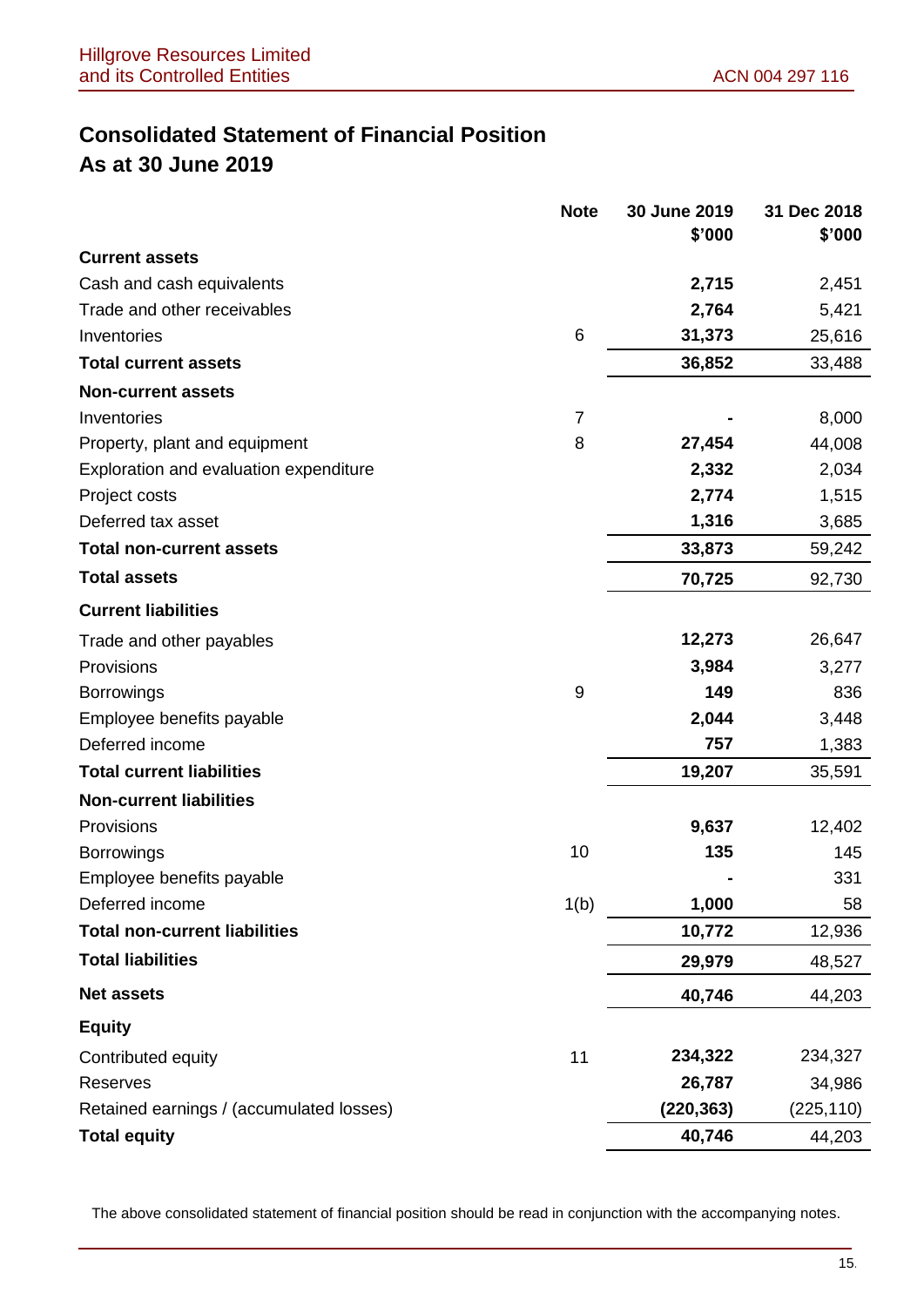## **Consolidated Statement of Changes in Equity For the half year ended 30 June 2019**

| <b>Consolidated</b>           | <b>Contributed</b><br>equity<br>\$'000 | <b>Reserves</b><br>\$'000 | (Accumulated<br>losses) /<br>retained<br>earnings<br>\$'000 | <b>Total</b><br>equity<br>\$'000 |
|-------------------------------|----------------------------------------|---------------------------|-------------------------------------------------------------|----------------------------------|
| <b>Balance 1 January 2018</b> | 234,334                                | 3,128                     | (223, 709)                                                  | 13,753                           |
| Profit for the period         |                                        |                           | 13,913                                                      | 13,913                           |
| Other comprehensive<br>income |                                        |                           |                                                             |                                  |
| Transactions with owners:     |                                        |                           |                                                             |                                  |
| Share-based<br>compensation   |                                        | 380                       |                                                             | 380                              |
| Options exercised             | (5)                                    |                           |                                                             | (5)                              |
| Balance 30 June 2018          | 234,329                                | 3,508                     | (209, 796)                                                  | 28,041                           |
|                               |                                        |                           |                                                             |                                  |
| <b>Balance 1 January 2019</b> | 234,327                                | 34,986                    | (225, 110)                                                  | 44,203                           |
| Profit for the period         |                                        |                           | 4,747                                                       | 4,747                            |
| Other comprehensive<br>income |                                        |                           |                                                             |                                  |
| Transactions with owners:     |                                        |                           |                                                             |                                  |
| Share-based<br>compensation   |                                        | 585                       |                                                             | 585                              |
| Dividend paid                 |                                        | (8,784)                   |                                                             | (8,784)                          |
| Options exercised             | (5)                                    |                           |                                                             | (5)                              |
| Balance 30 June 2019          | 234,322                                | 26,787                    | (220, 363)                                                  | 40,746                           |

The above consolidated statement of changes in equity should be read in conjunction with the accompanying notes.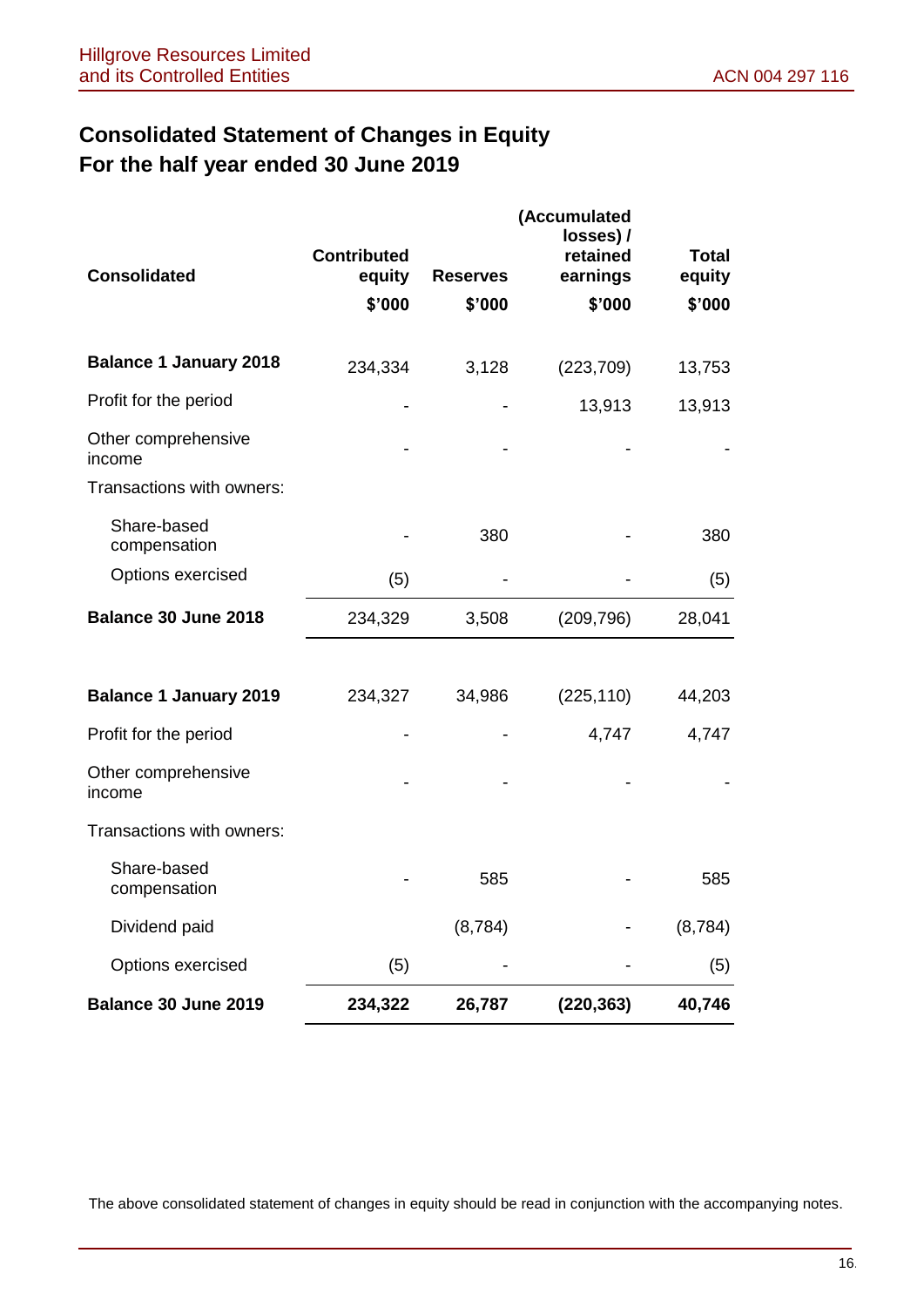## **Consolidated Statement of Cash Flows For the half year ended 30 June 2019**

|                                                              | Half-year                  |                            |
|--------------------------------------------------------------|----------------------------|----------------------------|
|                                                              | <b>June 2019</b><br>\$'000 | <b>June 2018</b><br>\$'000 |
| Cash flows from operating activities                         |                            |                            |
| Cash receipts in the course of operations                    | 78,886                     | 86,913                     |
| Cash payments in the course of operations                    | (66, 173)                  | (80, 419)                  |
| Net cash generated from operating activities                 | 12,713                     | 6,494                      |
| <b>Cash flows from investing activities</b>                  |                            |                            |
| Payments for exploration, evaluation and development         | (583)                      | (424)                      |
| Payments for property, plant and equipment and project costs | (2,481)                    | (3, 104)                   |
| Proceeds on disposal of property, plant & equipment          | 95                         |                            |
| Net cash used in investing activities                        | (2,969)                    | (3,528)                    |
| <b>Cash flows from financing activities</b>                  |                            |                            |
| Transaction costs of borrowings                              |                            | (135)                      |
| Repayment of borrowings                                      | (430)                      | (2,390)                    |
| Repayment of finance leases                                  | (195)                      | (137)                      |
| Interest paid                                                | (75)                       | (293)                      |
| Interest received                                            | 3                          |                            |
| Dividends paid                                               | (8, 783)                   |                            |
| Net cash used in financing activities                        | (9,480)                    | (2,955)                    |
| Net increase in cash held                                    | 264                        | 11                         |
| Cash at beginning of the half year                           | 2,451                      | 471                        |
| Cash at end of the half year                                 | 2,715                      | 482                        |

The above consolidated statement of cash flows should be read in conjunction with the accompanying notes.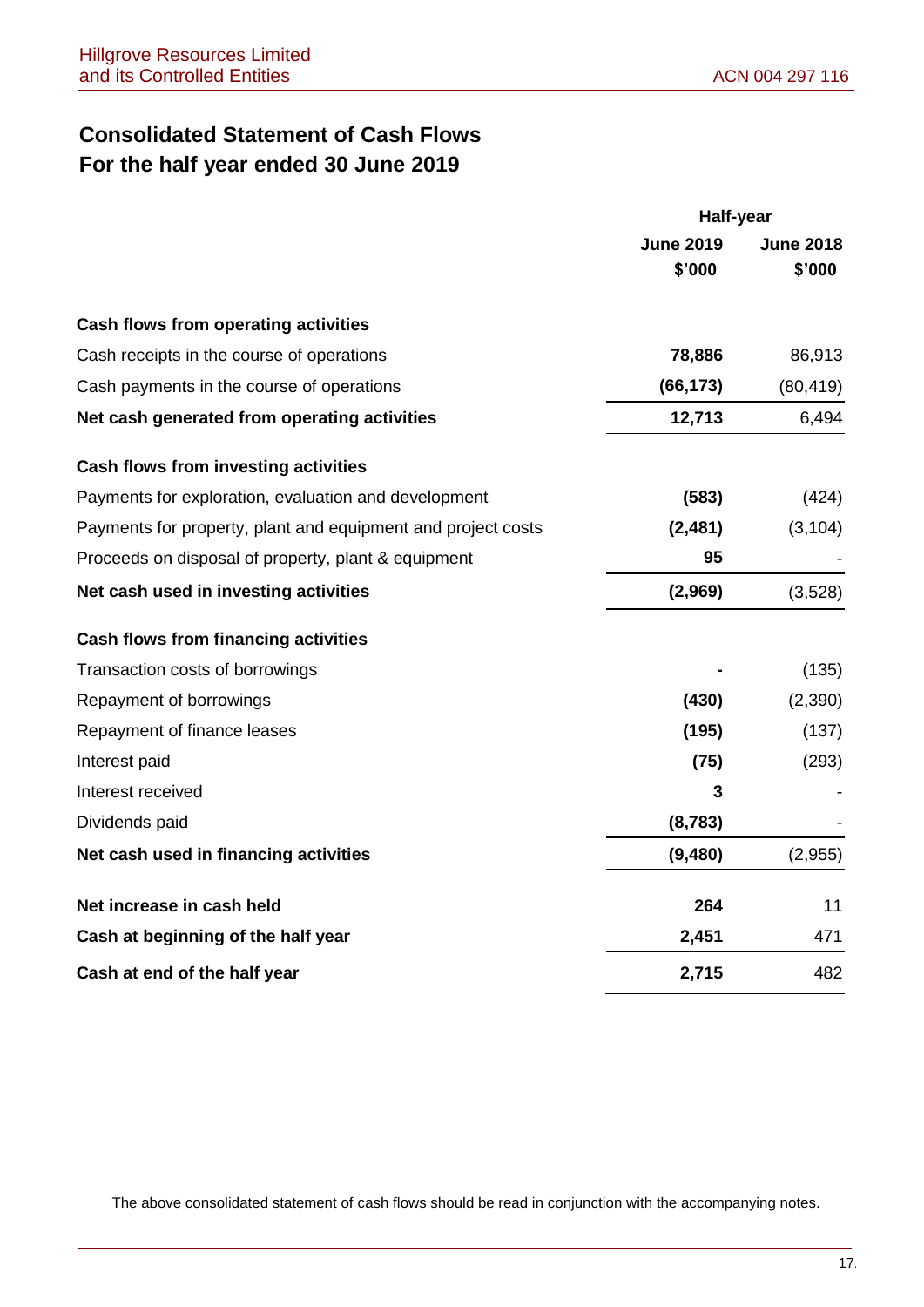## **Notes to the Consolidated Financial Statements For the half year ended 30 June 2019**

### **1. Basis of preparation**

This consolidated interim financial report for the half year reporting period ended 30 June 2019 has been prepared in accordance with Accounting Standard AASB 134 *Interim Financial Reporting* and the *Corporations Act 2001*. This consolidated interim financial report does not include all the notes of the type normally included in an annual financial report. Accordingly, this report is to be read in conjunction with the annual report for the year ended 31 December 2018 and any public announcements made by Hillgrove Resources Limited during the interim reporting period in accordance with the continuous disclosure requirements of the *Corporations Act 2001*.

The consolidated financial statements have been prepared on a going concern basis, which assumes the Group will be able to realise its assets and discharge its liabilities in the normal course of business.

### **a. Working capital**

As at 31 December 2018, the Group's current liabilities exceeded its current assets by \$2.1 million and the small working capital deficit at that time was, in turn, a significant improvement on the 2017 financial year. As at 30 June 2019, the Group no longer has a deficit and the value of current assets exceeds current liabilities by \$17.6 million.

The improvement in working capital position has been largely as a result of the generation of free cashflow to reduce trade payables and borrowings, as well as the build-up of ore inventories on stockpile for future processing. The Directors believe they have reasonable grounds to expect that the Group will have sufficient funds to settle its liabilities and meet its debts as and when they fall due throughout 2019 and beyond.

#### **b. Critical accounting judgements and key sources of estimation uncertainty**

#### Recoverability of non-current assets

The carrying value of non-current assets such as property plant and equipment and deferred tax assets is assessed for impairment whenever there is an indicator that the asset may be impaired. Determining whether property plant and equipment is impaired requires an estimation of the recoverable value of the Cash Generating Unit ("CGU") to which property plant and equipment has been allocated. Impairment is recognised when the carrying amount exceeds the recoverable amount. In its impairment assessment, the Company determined the recoverable amount based on a Value in Use ("VIU") calculation. The VIU assessment was undertaken using a discounted cash flow approach. Cash flow projections are based on the CGU's life of mine plan. In assessing the VIU, the estimated future post-tax cash flows are discounted to their present value using a post-tax discount rate that reflects the current market assessment of the time value of money and business risk. Assets that have suffered an impairment charge are reviewed for possible reversal of the impairment at each reporting date.

#### Ore Reserve estimates

The Group's disclosed reserves are its best estimate of product that can be economically and legally extracted from the relevant mining properties. Estimates are developed after taking into account a range of factors including quantities, ore grades, production techniques and recovery rates, exchange rates, forecast commodity prices and production costs. The Group's estimates are supported by geological studies and drilling samples to determine the quantity and grade of each ore body. Significant judgement is required to generate an estimate based on the geological data available. Changes in reported Ore Reserves can impact the carrying value of property, plant and equipment including deferred mining expenditure, provision for mine rehabilitation, recognition of deferred tax assets and the amount of depreciation and amortisation charged to the profit or loss.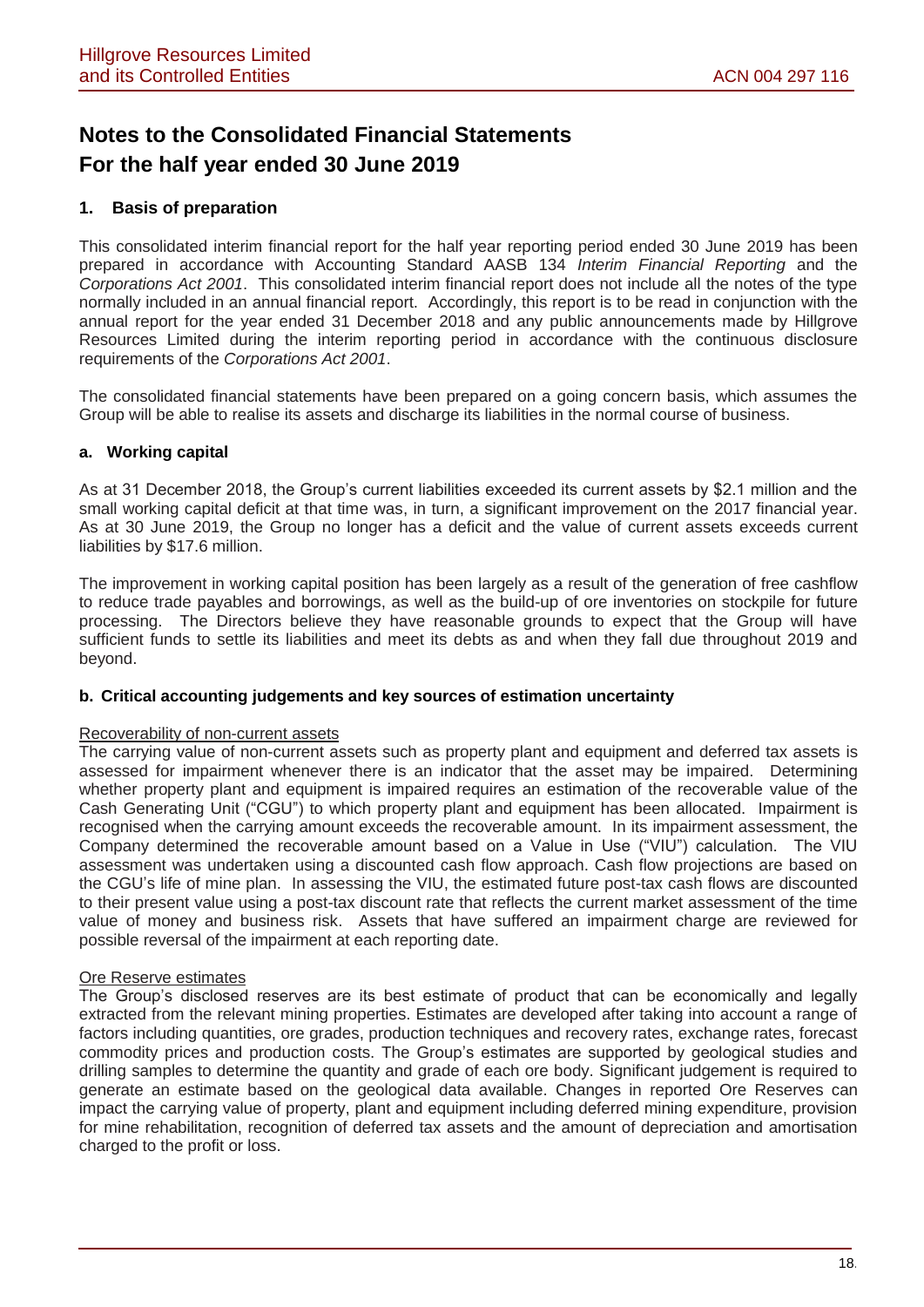## **Notes to the Consolidated Financial Statements For the half year ended 30 June 2018 (continued)**

### **1. Basis of preparation (continued)**

### **b. Critical accounting judgements and key sources of estimation uncertainty (continued)**

#### Inventory valuation

Inventory is recognised at the lower of cost and net realisable value. Net realisable value is based on the estimated amount expected to be received when the inventory is completely processed and sold. The estimation of net realisable value of ore stockpiles involves judgements about the quantity of metal that can be recovered, future commodity prices, production costs and selling costs.

#### Pre-strip mine development and deferred mining costs

The Group capitalises pre-strip mining costs associated with the development of pit structures prior to normal production. The amount deferred is calculated according to the waste removal ratio when that ratio is significantly higher than the normal waste removal ratio expected to be experienced during ore production, as indicated by the mine plan. Capitalised pre-strip mining costs are classified under Mine Development within Property Plant and Equipment in the balance sheet and are being amortised to the Income Statement over the remaining life of the Kanmantoo mine. Deferred mining costs represent the mining costs which are normalised for the impact of waste removal ratios and copper grades over the productive life of specific pits. Costs are usually deferred in the upper benches of the pit when the waste removal ratio is generally higher and the copper grade is generally lower than the average of all the ore-producing benches in the pit. The deferred costs are returned to the cost of production as the relevant pit reaches its floor depth.

### Restoration, rehabilitation and environmental obligations

Expenditures related to ongoing restoration, rehabilitation and environmental obligation activities are accrued and expensed as incurred and included in the relevant cost of mining activities. These expenditures are estimated either on the basis of detailed cost estimates or are in accordance with statutory provision requirements. Provision is made for the costs of decommissioning and site rehabilitation costs when the related environmental disturbance takes place. The provision represents management's best estimate of the costs that will be incurred, but significant judgement is required as many of these costs will not crystallise until the end of the life of the mine.

### Pumped Hydro Energy Storage (PHES) project income recognition

The Hillgrove Group has sold the rights to develop, own and operate a PHES project at its Kanmantoo mine site to AGL Energy Limited. Consideration is payable by AGL in instalments which are linked to the achievement of conditions precedent forming agreed project milestones. Completion of all project milestones is estimated to take between 18-36 months and would result in total consideration of \$31 million. The first receipt for Hillgrove was \$1 million on signing of the project agreements in March 2019.

The future milestones are;

- \$4 million upon confirmation of ground stability, execution of an early works agreement, preparation of a baseline study on the land to be used for the PHES project and a relinquishment plan dealing with mine closure and rehabilitation of the project site,
- \$5 million once AGL has acquired necessary water supply and transportation arrangements, approvals and licenses,
- \$10 million on later of AGL obtaining development approval and an offer of a connection agreement to the grid for the project,
- \$11 million on the Final Investment Decision (FID) by AGL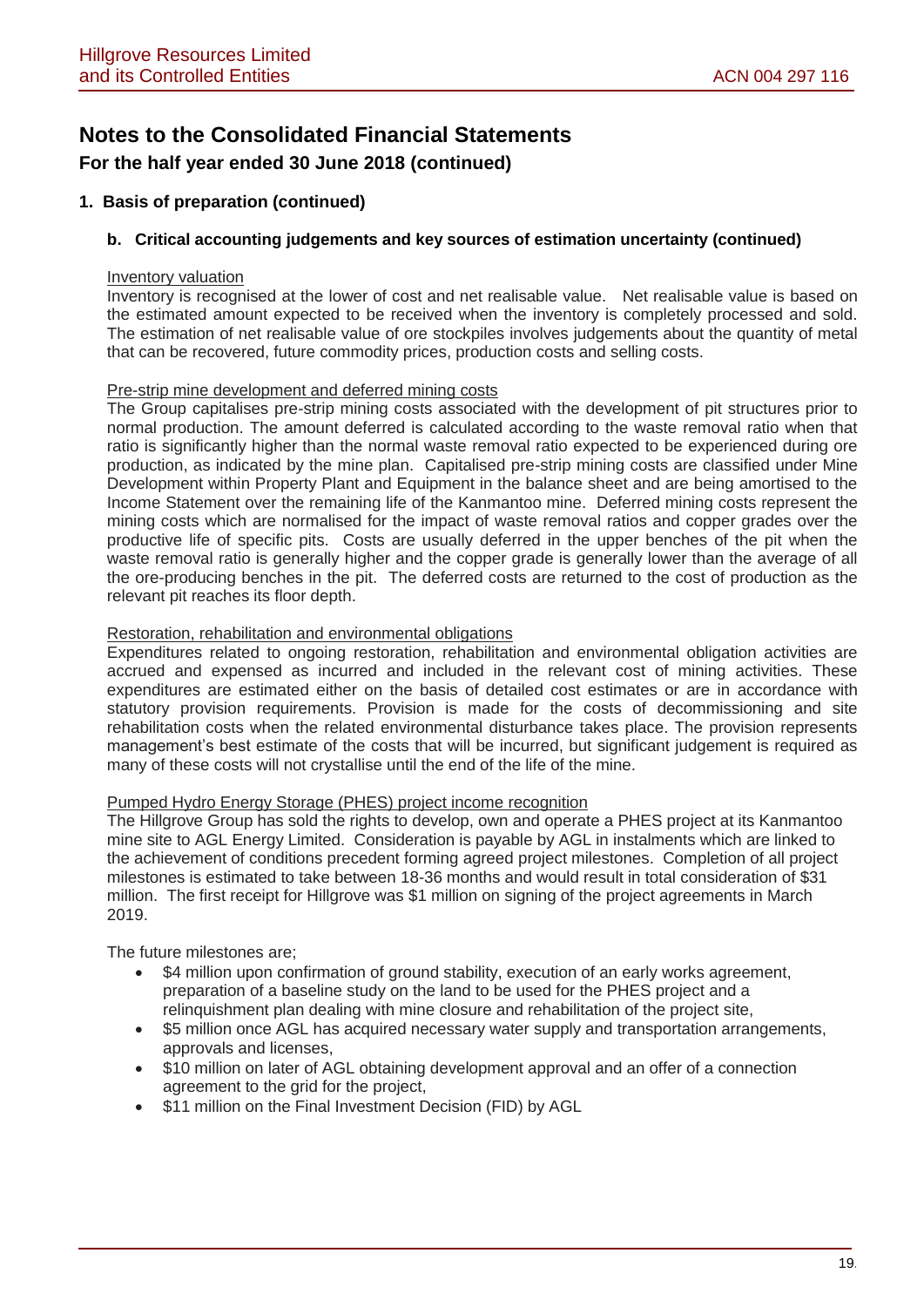## **Notes to the Consolidated Financial Statements For the half year ended 30 June 2018 (continued)**

### **1. Basis of preparation (continued)**

### **b. Critical accounting judgements and key sources of estimation uncertainty (continued)**

### PHES project income recognition (continued)

Accounting Standard AASB15 *Revenue from Contracts with Customers* governs the recognition of revenue arising from contracts with customers who purchase output of an entity in exchange for consideration. However, its principles are also followed for the disposal of tangible and other intangible assets to determine when an asset is derecognised. Under the terms of AASB 15, a sale cannot be recognised by an entity until it has met its obligations under the contract and transferred control of a distinct "good or service" to a customer. Additionally, AASB 15 requires that where amounts are received in connection with an option for the customer to purchase goods or services at a later date, the entity recognises revenue when control of those future goods and services (to which the right relates) are transferred or when the right expires. These amounts may also include non-refundable upfront fees.

The most significant performance obligation under the PHES project agreements is in respect of the land asset transfer which would occur on FID by AGL, at which point Hillgrove would transfer control of the Giant Pit and a portion of adjacent land to AGL and relinquish its right to undertake any further mining under the Giant Pit.

Accordingly, notwithstanding that the \$1m received by Hillgrove on signing of the PHES project agreements is non-refundable, it has been accounted for as deferred income on the balance sheet under non-current liabilities and not recorded as revenue in the Profit & Loss. Costs incurred which are associated with this contract have been capitalised onto the balance sheet under "Project Costs" to the extent that they meet the criteria for capitalisation.

### **c. Changes in accounting policy**

The accounting policies adopted in the preparation of the financial report are consistent with those of the previous financial year and corresponding interim reporting periods except for the adoption of new and amended standards as set out below.

### **d. New and amended standards adopted by the Group**

AASB 16 *Leases* became applicable for the current reporting period and has the impact of requiring certain operating lease arrangements to be recorded on the balance sheet. There has been no significant impact on the financial statements from the application of this new standard as the majority of the Group's leasing arrangements expired upon cessation of mining during the half year period. Whilst there was one lease arrangement in place for equipment used in stockpile rehandle and rehabilitation activities, it is not required to be recognised as a lease liability and related asset as it is cancellable at short notice and the option to extend is not reasonably certain.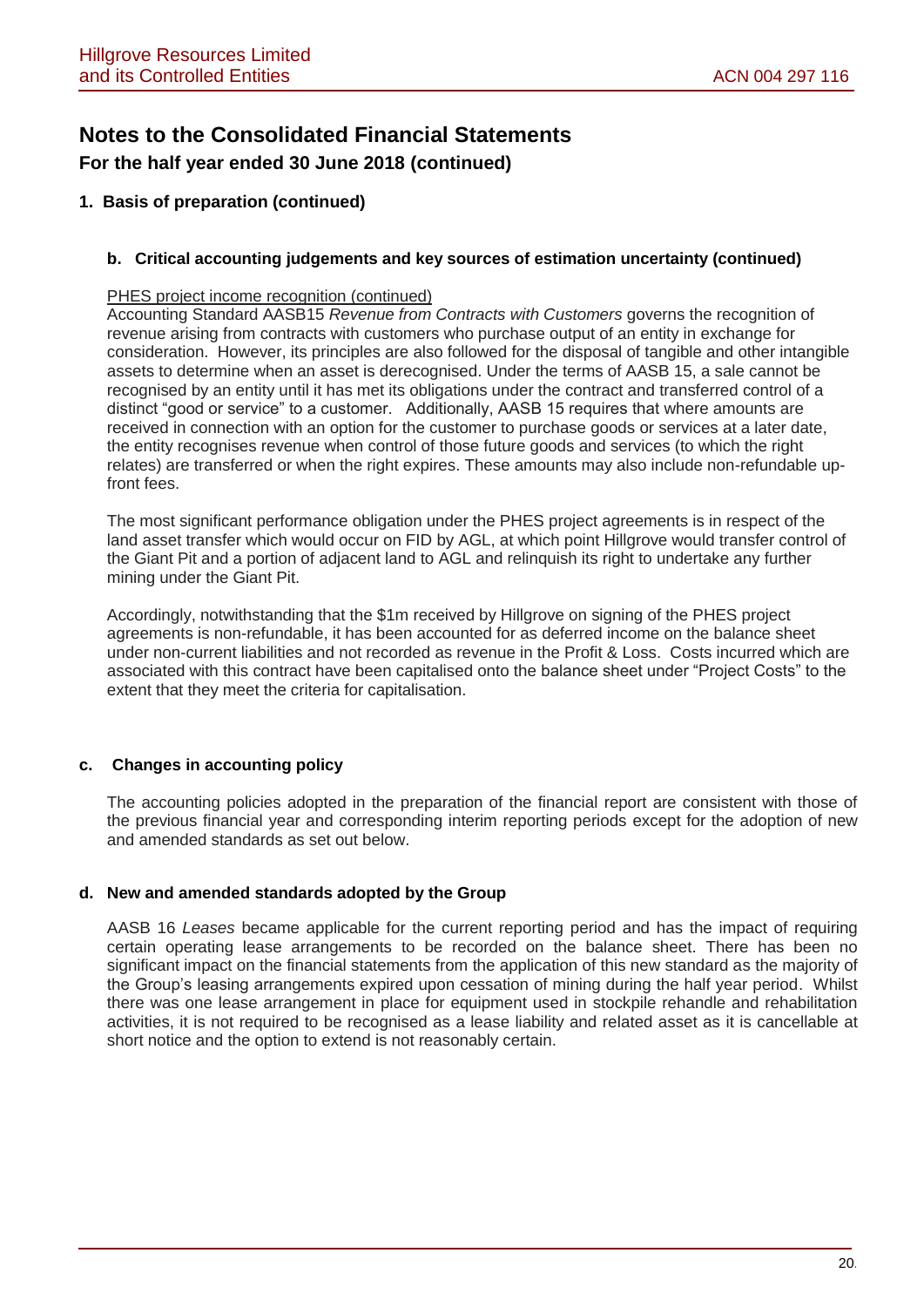**For the half year ended 30 June 2019 (continued)**

|                                   | <b>Half Year</b> |                  |
|-----------------------------------|------------------|------------------|
|                                   | <b>June 2019</b> | <b>June 2018</b> |
|                                   | \$'000           | \$'000           |
| 2. Revenue                        |                  |                  |
| Copper in concentrate             | 78,209           | 91,255           |
| Gold in concentrate               | 2,820            | 5,105            |
| Silver in concentrate             | 1,204            | 1,364            |
| Treatment and refining deductions | (7, 264)         | (10, 774)        |
| <b>Concentrate revenue</b>        | 74,969           | 86,950           |

The Group sells copper concentrate under an offtake contract and the Group trades using CIF terms (i.e. Seller's cost, insurance and freight) for vessel chartering. Under AASB 15, the Company has three performance obligations relating to the sale of concentrate which include delivery and transfer of title of concentrate at the port of loading, loading of concentrate onto the ship and transporting the shipment to the port of destination. The transaction price applied to the delivery of concentrate to the port is value of the concentrate delivered adjusted for treatment and refining charges, the transaction price allocated to the final two performance obligations are cost of loading and chartering a vessel for shipment to destination at cost recovery.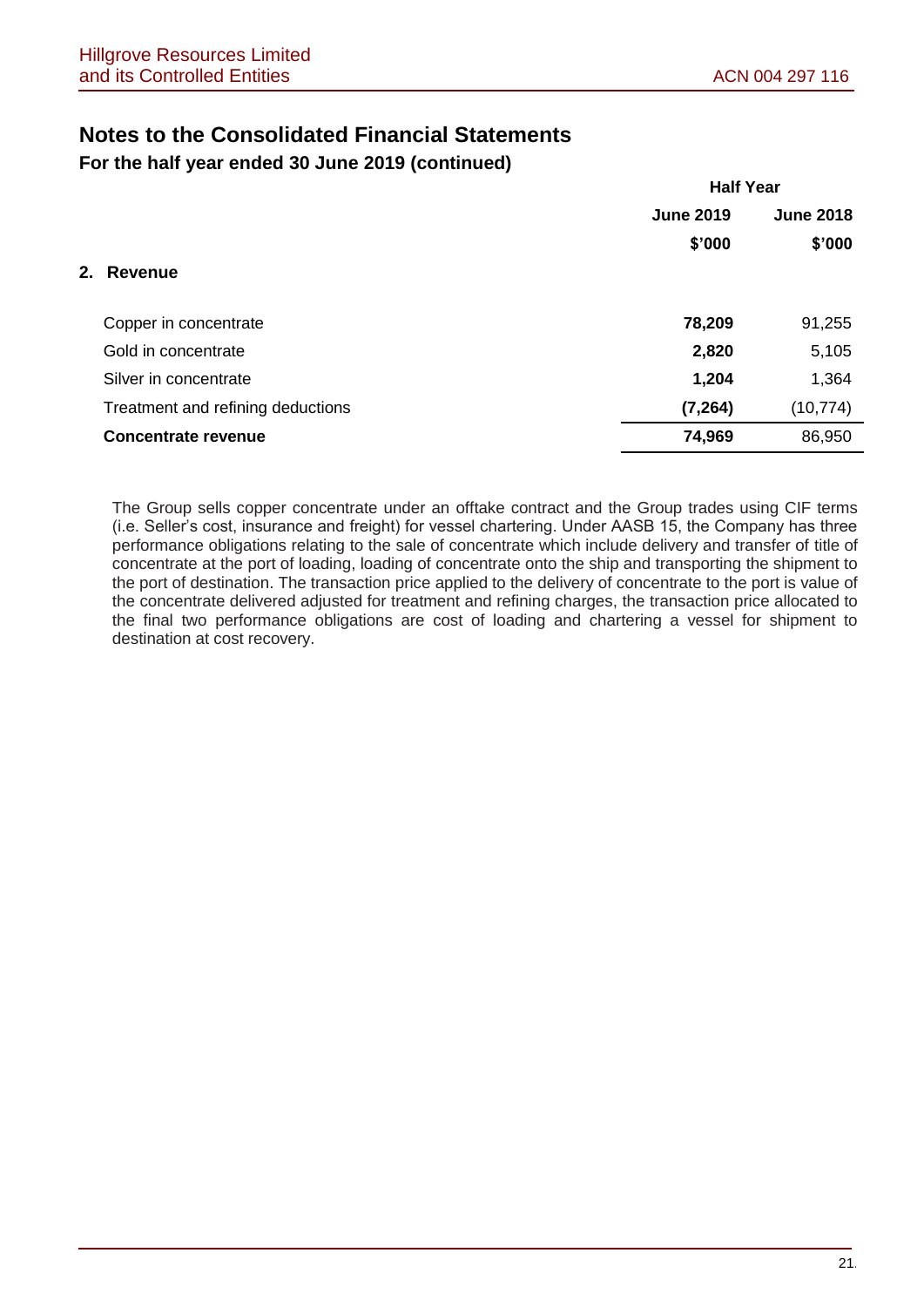**For the half year ended 30 June 2019 (continued)**

| <b>June 2019</b><br>\$'000<br><b>Other Income</b><br>Interest<br>8<br>Grant income<br>144<br>Other<br>221<br><b>Total other income</b><br>373<br><b>Expenses</b><br>Total production costs<br>58,174<br>Depreciation and amortisation<br>9,519<br>Exploration and feasibility costs<br>140<br>Net (gain)/loss on sale of assets<br>(47)<br>Net realised foreign exchange (gains)/losses<br>(24)<br>67,762<br><b>Total expenses per Profit or Loss</b><br>137<br>Discount on unwind of rehabilitation provision<br>Bank fees and other borrowing costs<br>68<br>Interest on borrowings<br>Interest on financial liabilities<br>259<br>464<br><b>Total interest and finance charges</b> |  | <b>Half Year</b> |                  |  |
|---------------------------------------------------------------------------------------------------------------------------------------------------------------------------------------------------------------------------------------------------------------------------------------------------------------------------------------------------------------------------------------------------------------------------------------------------------------------------------------------------------------------------------------------------------------------------------------------------------------------------------------------------------------------------------------|--|------------------|------------------|--|
| 3.<br>4.<br>5. Interest and finance charges                                                                                                                                                                                                                                                                                                                                                                                                                                                                                                                                                                                                                                           |  |                  | <b>June 2018</b> |  |
|                                                                                                                                                                                                                                                                                                                                                                                                                                                                                                                                                                                                                                                                                       |  |                  | \$'000           |  |
|                                                                                                                                                                                                                                                                                                                                                                                                                                                                                                                                                                                                                                                                                       |  |                  |                  |  |
|                                                                                                                                                                                                                                                                                                                                                                                                                                                                                                                                                                                                                                                                                       |  |                  | 2                |  |
|                                                                                                                                                                                                                                                                                                                                                                                                                                                                                                                                                                                                                                                                                       |  |                  | 214              |  |
|                                                                                                                                                                                                                                                                                                                                                                                                                                                                                                                                                                                                                                                                                       |  |                  | 1                |  |
|                                                                                                                                                                                                                                                                                                                                                                                                                                                                                                                                                                                                                                                                                       |  |                  | 217              |  |
|                                                                                                                                                                                                                                                                                                                                                                                                                                                                                                                                                                                                                                                                                       |  |                  |                  |  |
|                                                                                                                                                                                                                                                                                                                                                                                                                                                                                                                                                                                                                                                                                       |  |                  | 64,608           |  |
|                                                                                                                                                                                                                                                                                                                                                                                                                                                                                                                                                                                                                                                                                       |  |                  | 7,803            |  |
|                                                                                                                                                                                                                                                                                                                                                                                                                                                                                                                                                                                                                                                                                       |  |                  | 106              |  |
|                                                                                                                                                                                                                                                                                                                                                                                                                                                                                                                                                                                                                                                                                       |  |                  |                  |  |
|                                                                                                                                                                                                                                                                                                                                                                                                                                                                                                                                                                                                                                                                                       |  |                  | (148)            |  |
|                                                                                                                                                                                                                                                                                                                                                                                                                                                                                                                                                                                                                                                                                       |  |                  | 72,369           |  |
|                                                                                                                                                                                                                                                                                                                                                                                                                                                                                                                                                                                                                                                                                       |  |                  |                  |  |
|                                                                                                                                                                                                                                                                                                                                                                                                                                                                                                                                                                                                                                                                                       |  |                  | 181              |  |
|                                                                                                                                                                                                                                                                                                                                                                                                                                                                                                                                                                                                                                                                                       |  |                  | 88               |  |
|                                                                                                                                                                                                                                                                                                                                                                                                                                                                                                                                                                                                                                                                                       |  |                  | 180              |  |
|                                                                                                                                                                                                                                                                                                                                                                                                                                                                                                                                                                                                                                                                                       |  |                  | 436              |  |
|                                                                                                                                                                                                                                                                                                                                                                                                                                                                                                                                                                                                                                                                                       |  |                  | 885              |  |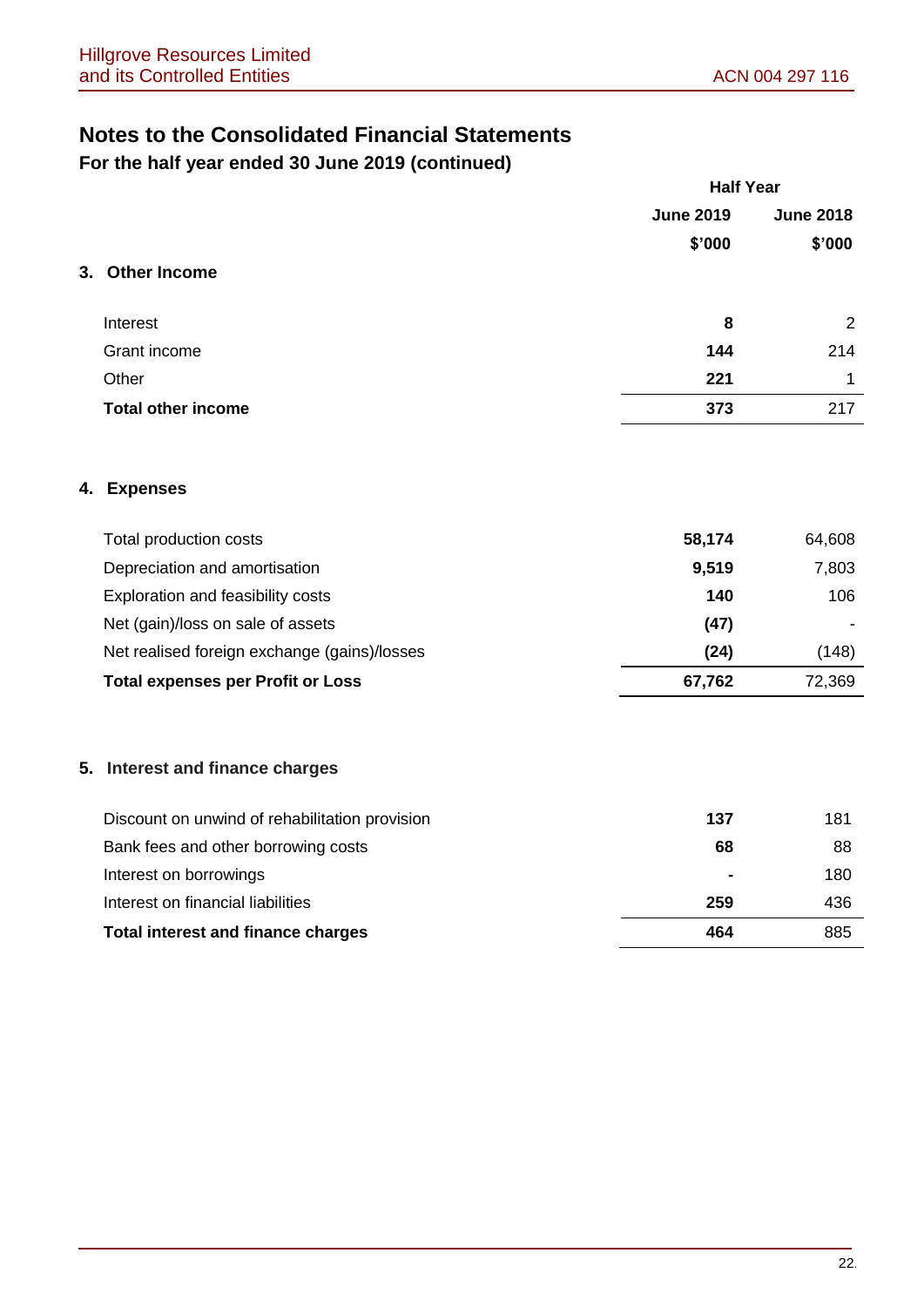**For the half year ended 30 June 2019 (continued)**

### **6. Current assets – Inventories**

|                        | 30 Jun 2019 | 31 Dec 2018 |
|------------------------|-------------|-------------|
|                        | \$'000      | \$'000      |
| Concentrates           | 1,615       | 1,803       |
| Ore stockpiles         | 26,872      | 20,756      |
| Stores and consumables | 2,886       | 3,057       |
|                        | 31,373      | 25,616      |

### **7. Non-current assets – Inventories**

|                                          | <b>30 Jun 2019</b> | 31 Dec 2018 |
|------------------------------------------|--------------------|-------------|
|                                          | \$'000             | \$'000      |
|                                          |                    |             |
| Ore stockpiles (at net realisable value) | $\sim$             | 8,000       |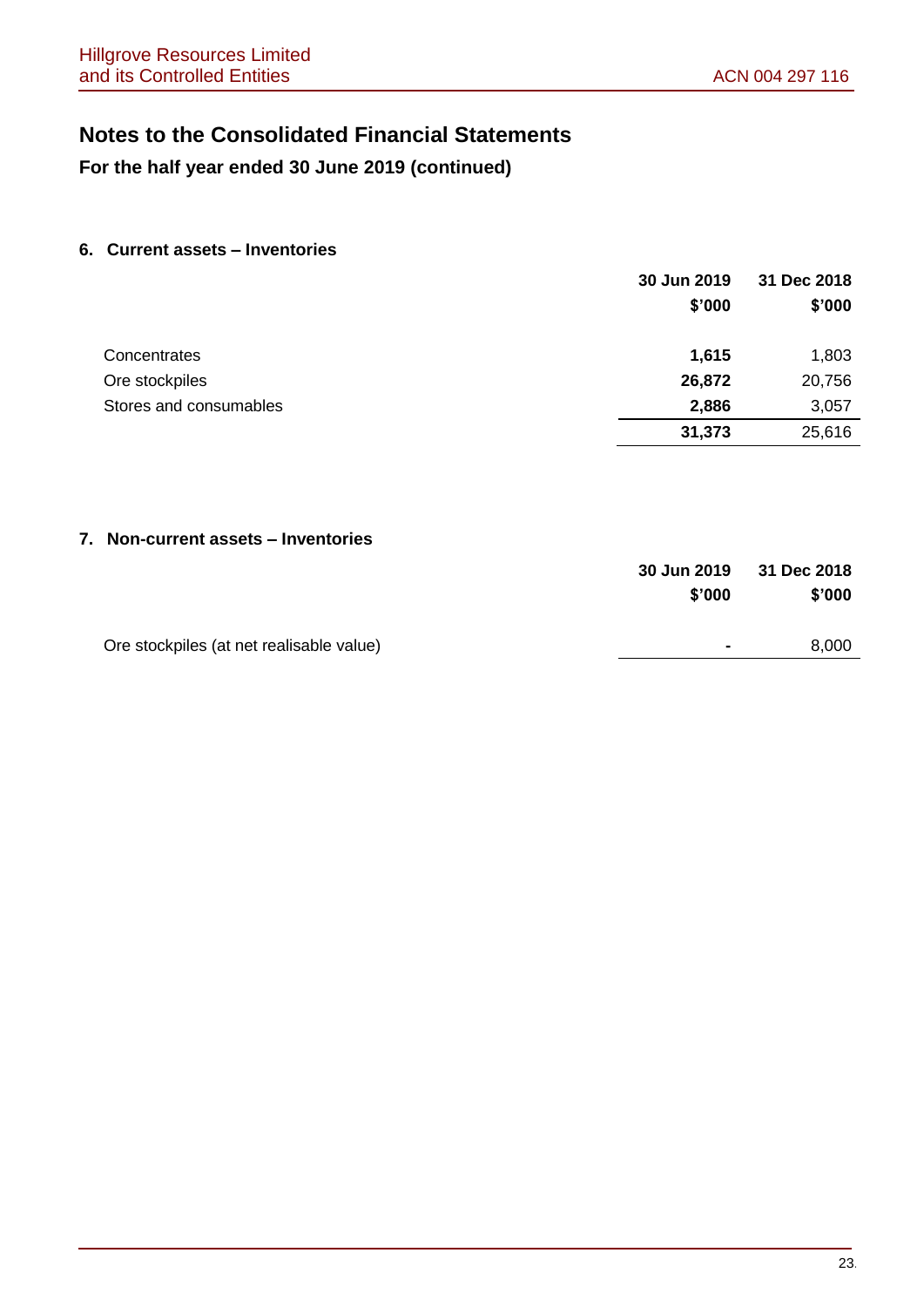**For the half year ended 30 June 2019 (continued)**

### **8. Non-current assets – Property, plant and equipment**

|                                     | 30 Jun 2019 | 31 Dec 2018 |
|-------------------------------------|-------------|-------------|
|                                     | \$'000      | \$'000      |
| <b>Land and buildings</b>           |             |             |
| At cost                             | 5,524       | 5,524       |
| Accumulated depreciation            | (379)       | (379)       |
|                                     | 5,145       | 5,145       |
| <b>Plant &amp; equipment</b>        |             |             |
| At cost                             | 73,345      | 73,264      |
| Accumulated depreciation            | (59,051)    | (58, 112)   |
|                                     | 14,294      | 15,152      |
| <b>Motor vehicles</b>               |             |             |
| At cost                             | 771         | 1,281       |
| Accumulated depreciation            | (611)       | (761)       |
|                                     | 160         | 520         |
| <b>Mine development</b>             |             |             |
| At cost                             | 161,508     | 161,054     |
| Accumulated depreciation            | (153, 655)  | (145, 768)  |
|                                     | 7,853       | 15,286      |
| Deferred mining costs - at cost     |             | 7,905       |
| Total property, plant and equipment | 27,452      | 44,008      |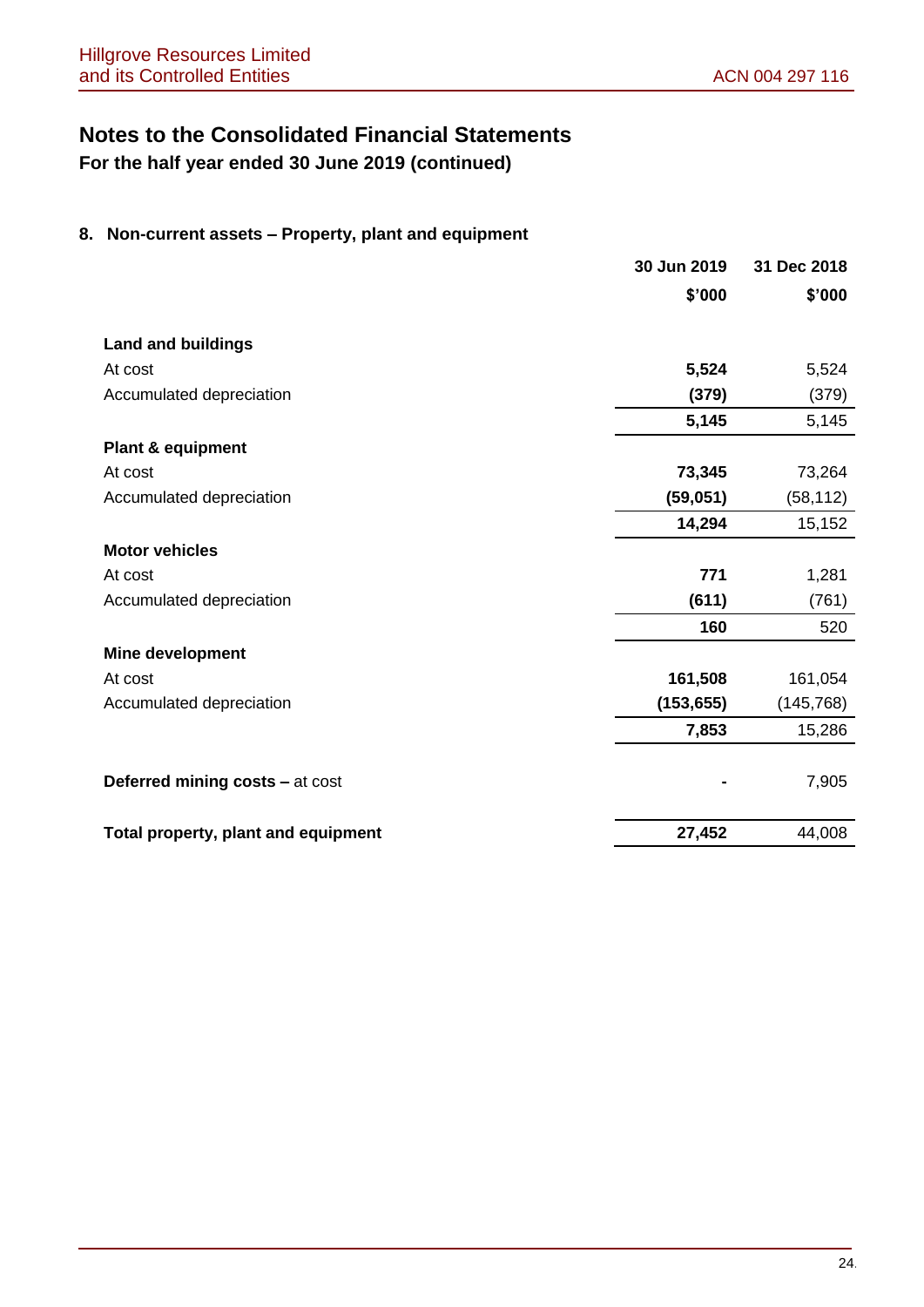**For the half year ended 30 June 2019 (continued)**

### **9. Current liabilities – Borrowings**

|                     | 30 Jun 2019    | 31 Dec 2018 |
|---------------------|----------------|-------------|
|                     | \$'000         | \$'000      |
| <b>Unsecured</b>    |                |             |
| Lease liabilities   | 149            | 333         |
| Promissory note (i) | $\blacksquare$ | 503         |
|                     | 149            | 836         |

(i) A contractor creditor of the Company agreed to receive a deferred payment in lieu of a portion of an amount owed for past services. This liability was repaid in February 2019.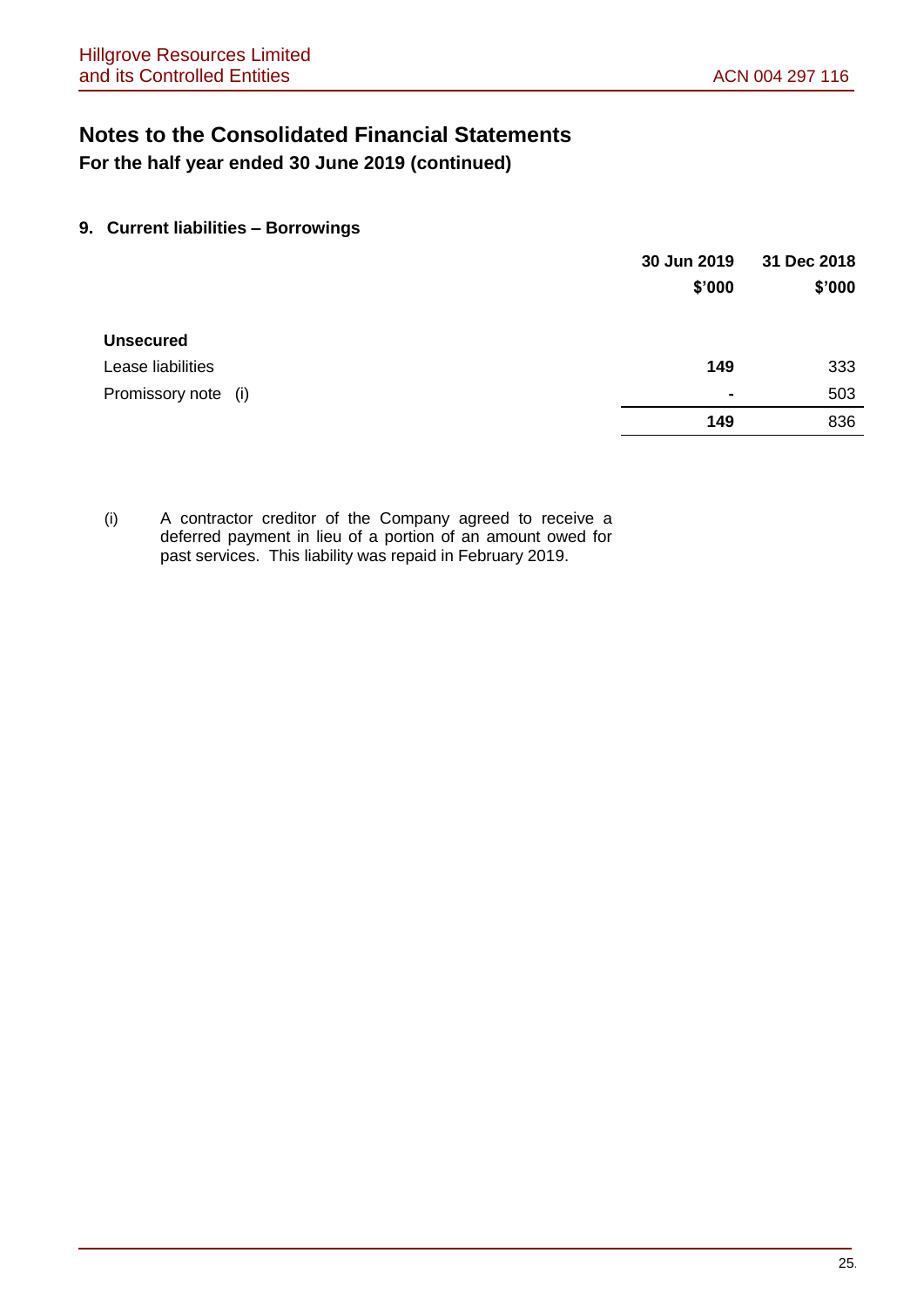**For the half year ended 30 June 2019 (continued)**

### **10. Non-current liabilities – Borrowings**

|                   | 30 Jun 2019 | 31 Dec 2018 |  |
|-------------------|-------------|-------------|--|
|                   | \$'000      | \$'000      |  |
| <b>Unsecured</b>  |             |             |  |
| Lease liabilities | 135         | 145         |  |

### **Contractual maturities of financial liabilities (non-derivatives)**

| (\$'000)                 | <b>Less</b><br>than 1<br>year | $1 - 2$<br>vears | $2 - 3$<br>years | $3 - 4$<br><b>vears</b> | $4 - 5$<br>vears | <b>Total</b><br>contractual<br>cash flows |
|--------------------------|-------------------------------|------------------|------------------|-------------------------|------------------|-------------------------------------------|
| At 30 June 2019          |                               |                  |                  |                         |                  |                                           |
| Trade and other payables | 12,273                        |                  |                  | ۰                       |                  | 12,273                                    |
| Borrowings and interest  | 149                           | 135              |                  |                         |                  | 284                                       |
|                          | 12,422                        | 135              | ۰                | ۰                       |                  | 12,557                                    |
| At 31 December 2018      |                               |                  |                  |                         |                  |                                           |
| Trade and other payables | 26,647                        |                  |                  |                         |                  | 26,647                                    |
| Borrowings and interest  | 836                           | 145              |                  |                         |                  | 981                                       |
|                          | 27,483                        | 145              |                  |                         |                  | 27,628                                    |

### **Financing arrangements**

The Group had no undrawn borrowing facilities as at 30 June 2019.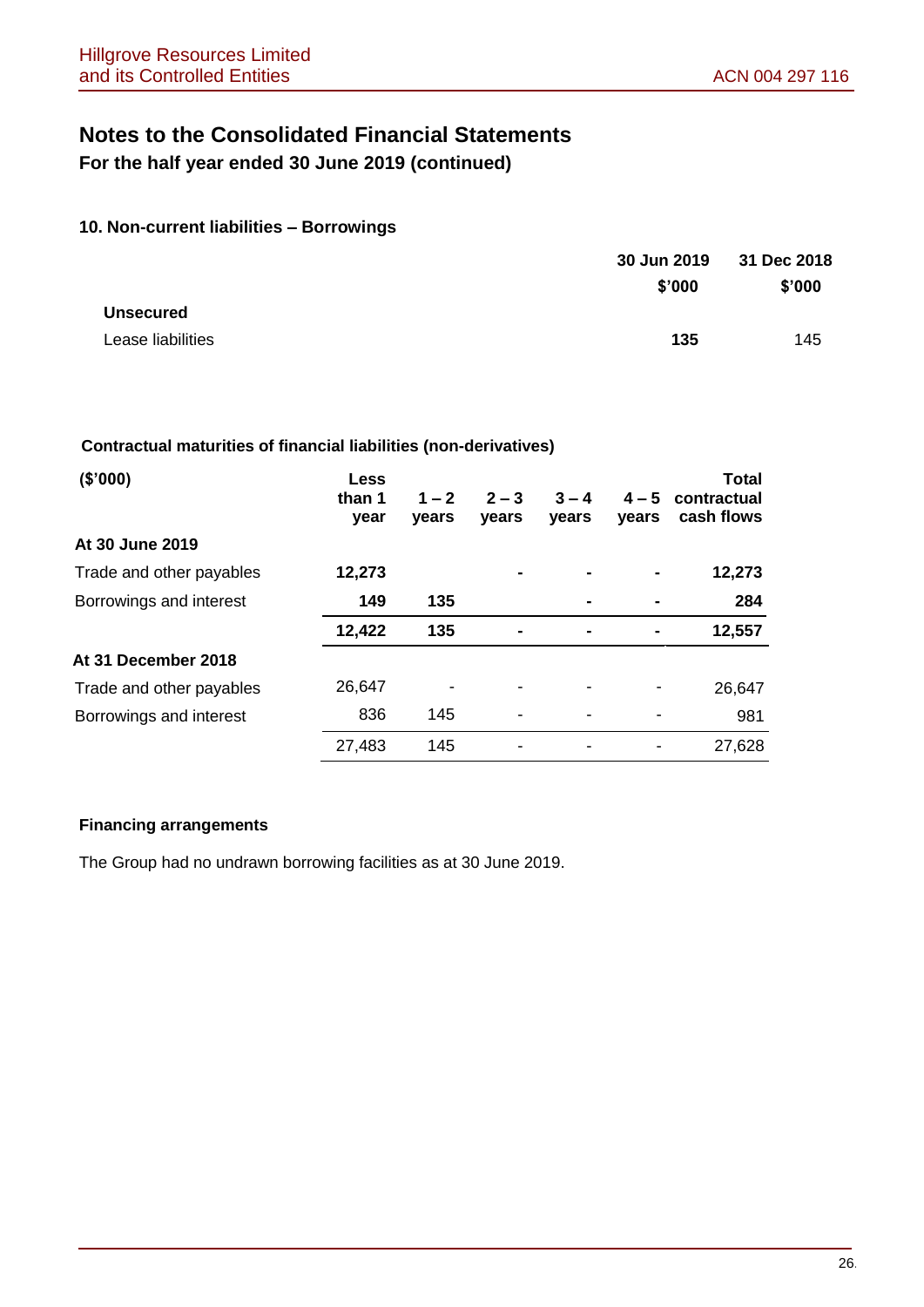**For the half year ended 30 June 2019 (continued)**

### **11. Contributed equity**

|                                                                                 |         | 30 Jun 2019 31 Dec 2018 |
|---------------------------------------------------------------------------------|---------|-------------------------|
|                                                                                 | \$'000  | \$'000                  |
| <b>Share capital</b>                                                            |         |                         |
| Issued and paid up capital 585,588,518 shares<br>(2018: 577,477,118) fully paid | 234,322 | 234.327                 |
| <b>Ordinary Shares - movements during the year</b>                              |         |                         |
| Balance as at beginning of year                                                 | 234,327 | 234,334                 |
| <b>Shares Issued</b>                                                            |         |                         |
| Transaction costs arising from share issues                                     | (5)     | (7)                     |
| Balance at end of year                                                          | 234,322 | 234,327                 |

### **12. Financial reporting by segment**

Through its ownership of the Kanmantoo copper mine, the Group continues to have one operating segment being in the resources industry, in Australia. The agreement recently executed with AGL, whereby the Group has granted the right for AGL to develop a pumped hydro facility adjacent to the copper mine, will generate cashflows independent of the revenue derived from the ongoing recovery of copper in the mining business, however the PHES project income is at this stage not material nor is PHES core to the Company's business.

### **13. Contingent liabilities**

|                                                                                                          | \$'000 | 30 Jun 2019 31 Dec 2018<br>\$'000 |
|----------------------------------------------------------------------------------------------------------|--------|-----------------------------------|
| <b>Guarantees</b>                                                                                        |        |                                   |
| Electranet performance bond for installation of transmission<br>infrastructure at the Kanmantoo site (1) | 620    | 620                               |
| Security bonds on rental properties and tenements                                                        | 16     | 16                                |
|                                                                                                          | 636    | 636                               |

(1) In June 2019, Hillgrove cash-backed the Electranet \$620k performance bond, which is now recorded as other receivables on the balance sheet. Prior to this the bond was provided a third party insurer.

The Group has obligations to restore land disturbed under exploration and mining licences for which a rehabilitation provision is already on the balance sheet. The maximum obligation to the South Australian Government in respect of the Kanmantoo copper mine has been assessed at a value of \$9.2 million and is secured by the SA Government on a first ranking basis against the assets of the consolidated entity.

The Group had no other contingent liabilities at 30 June 2019.

### **14. Events subsequent to balance date**

There are no subsequent events to report.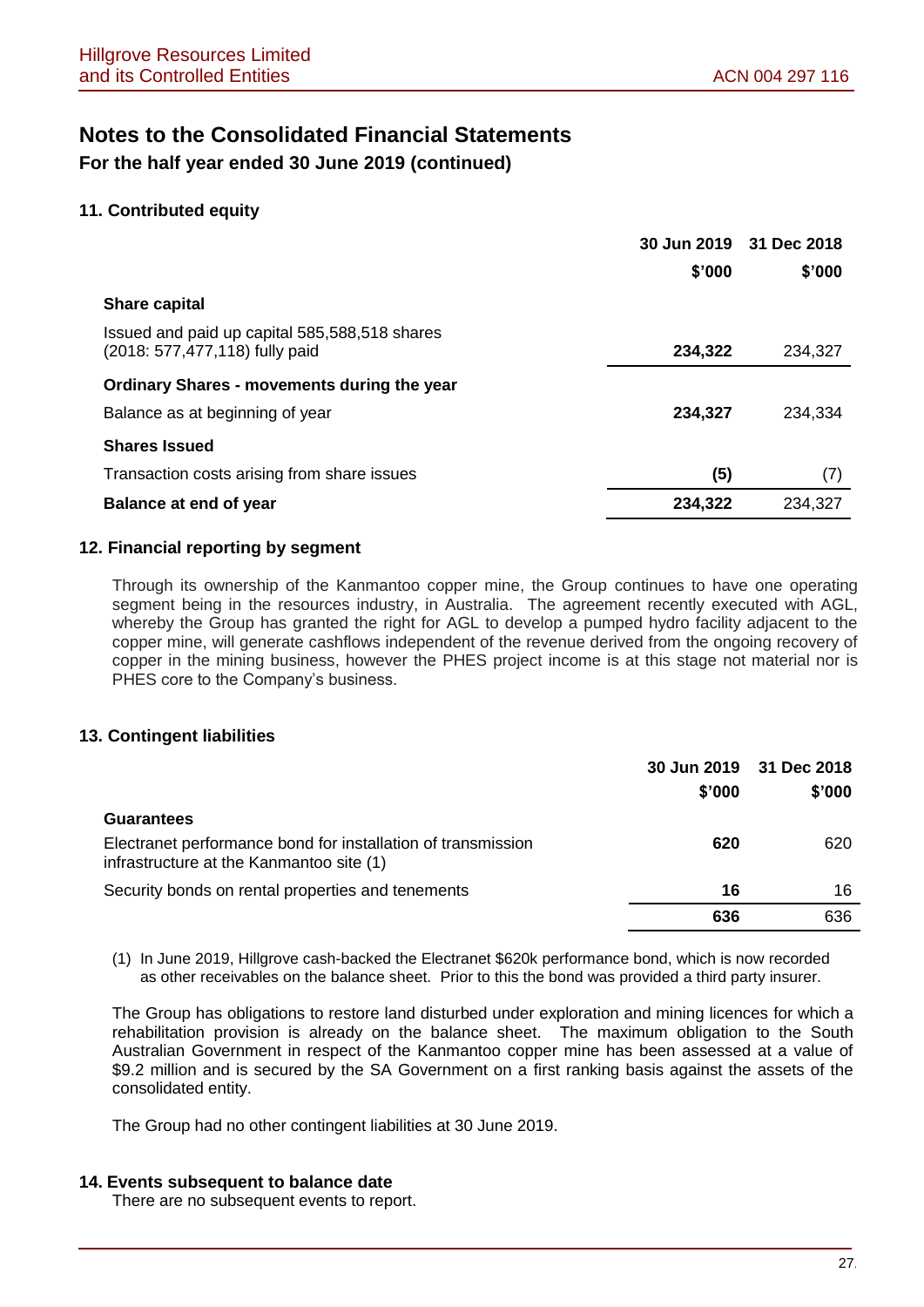## **Directors' Declaration**

In the directors' opinion:

- (a) the financial statements and notes set out on pages 14 to 27 are in accordance with the *Corporations Act 2001*, including:
	- (i) complying with Accounting Standards, the Corporations Regulations 2001 and other mandatory professional reporting requirements; and
	- (ii) giving a true and fair view of the consolidated entity's financial position as at 30 June 2019 and of its performance for the half year ended on that date.
- (b) there are reasonable grounds to believe that Hillgrove Resources Limited will be able to pay its debts as and when they become due and payable.

This report is made in accordance with a resolution of the directors:

Dated at Adelaide this 26th day of August 2019

**Mr John Gooding** Chairman

 **Mr Lachlan Wallace** Managing Director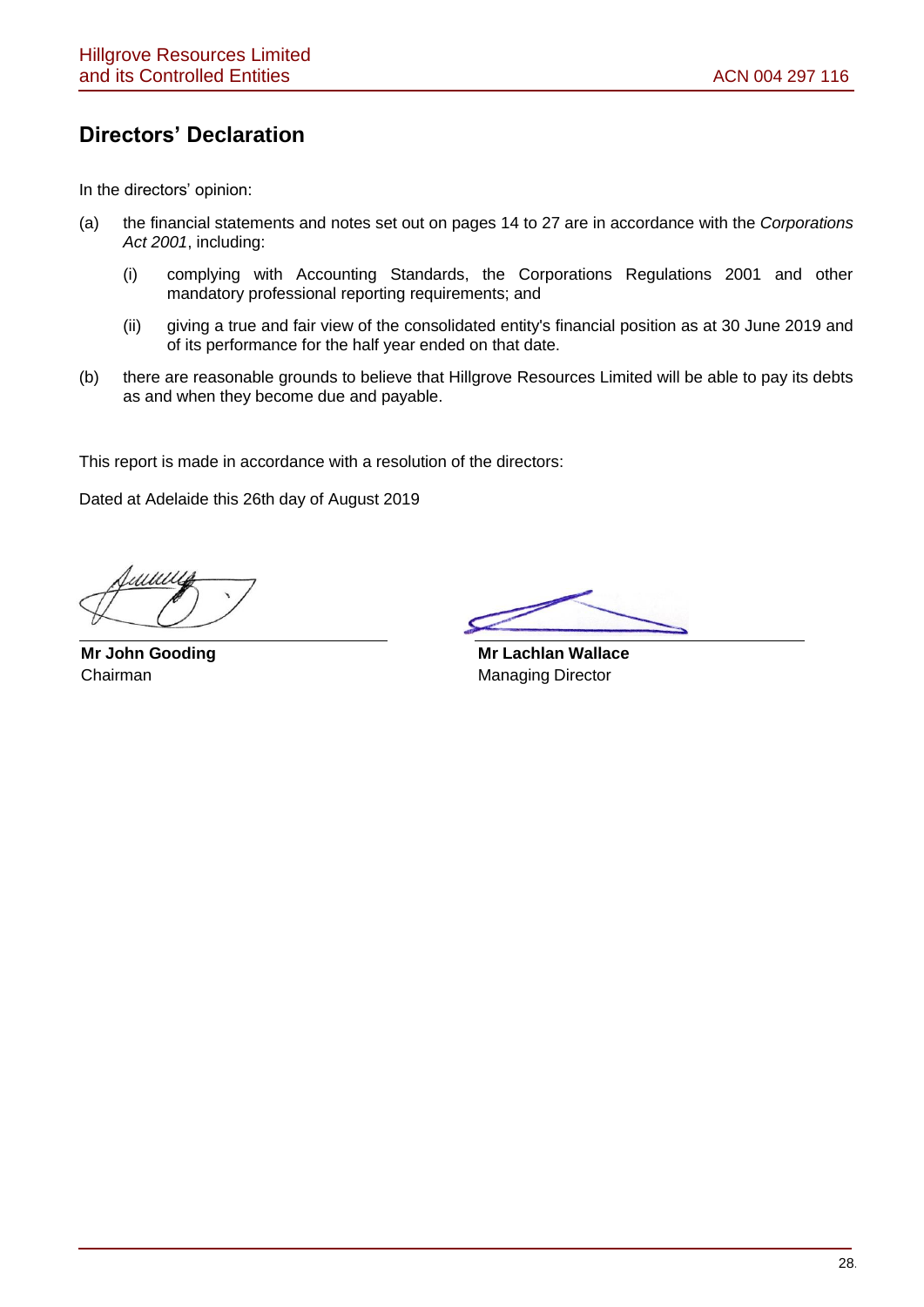

## **Independent auditor's review report to the members of Hillgrove Resources Limited**

### *Report on the Half-Year Financial Report*

We have reviewed the accompanying half-year financial report of Hillgrove Resources Limited (the Company), which comprises the consolidated statement of financial position as at 30 June 2019, the consolidated statement of changes in equity, consolidated statement of cash flows and consolidated statement of profit or loss and other comprehensive income for the half-year ended on that date, selected other explanatory notes and the directors' declaration for Hillgrove Resources Limited. The consolidated entity comprises the Company and the entities it controlled during that half-year.

### *Directors' responsibility for the half-year financial report*

The directors of the Company are responsible for the preparation of the half-year financial report that gives a true and fair view in accordance with Australian Accounting Standards and the *Corporations Act 2001* and for such internal control as the directors determine is necessary to enable the preparation of the half-year financial report that is free from material misstatement whether due to fraud or error.

### *Auditor's responsibility*

Our responsibility is to express a conclusion on the half-year financial report based on our review. We conducted our review in accordance with Australian Auditing Standard on Review Engagements ASRE 2410 *Review of a Financial Report Performed by the Independent Auditor of the Entity*, in order to state whether, on the basis of the procedures described, we have become aware of any matter that makes us believe that the half-year financial report is not in accordance with the *Corporations Act 2001* including giving a true and fair view of the Group's financial position as at 30 June 2019 and its performance for the half-year ended on that date; and complying with Accounting Standard AASB 134 *Interim Financial Reporting* and the *Corporations Regulations 2001*. As the auditor of Hillgrove Resources Limited, ASRE 2410 requires that we comply with the ethical requirements relevant to the audit of the annual financial report.

A review of a half-year financial report consists of making enquiries, primarily of persons responsible for financial and accounting matters, and applying analytical and other review procedures. A review is substantially less in scope than an audit conducted in accordance with Australian Auditing Standards and consequently does not enable us to obtain assurance that we would become aware of all significant matters that might be identified in an audit. Accordingly, we do not express an audit opinion.

### *Independence*

In conducting our review, we have complied with the independence requirements of the *Corporations Act 2001*.

*PricewaterhouseCoopers, ABN 52 780 433 757 Level 11, 70 Franklin Street, ADELAIDE SA 5000, GPO Box 418, ADELAIDE SA 5001 T: +61 8 8218 7000, F: +61 8 8218 7999, www.pwc.com.au* 

Liability limited by a scheme approved under Professional Standards Legislation.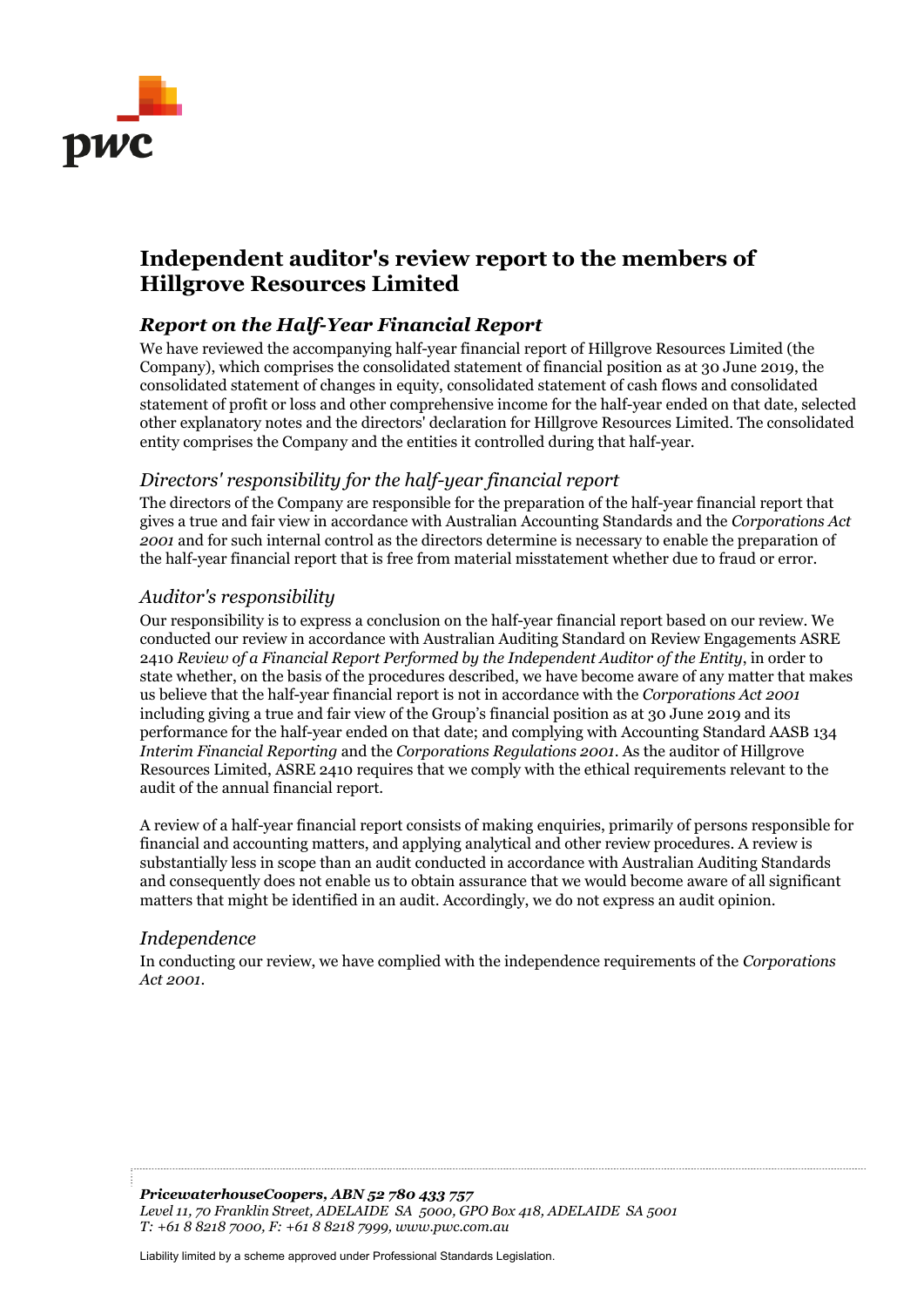

### *Conclusion*

Based on our review, which is not an audit, we have not become aware of any matter that makes us believe that the half-year financial report of Hillgrove Resources Limited is not in accordance with the *Corporations Act 2001* including:

- 1. giving a true and fair view of the consolidated entity's financial position as at 30 June 2019 and of its performance for the half-year ended on that date;
- 2. complying with Accounting Standard AASB 134 *Interim Financial Reporting* and the *Corporations Regulations 2001*.

FriencritchouseLoopers

PricewaterhouseCoopers

Partner

AG Forman Adelaide 26 August 2019